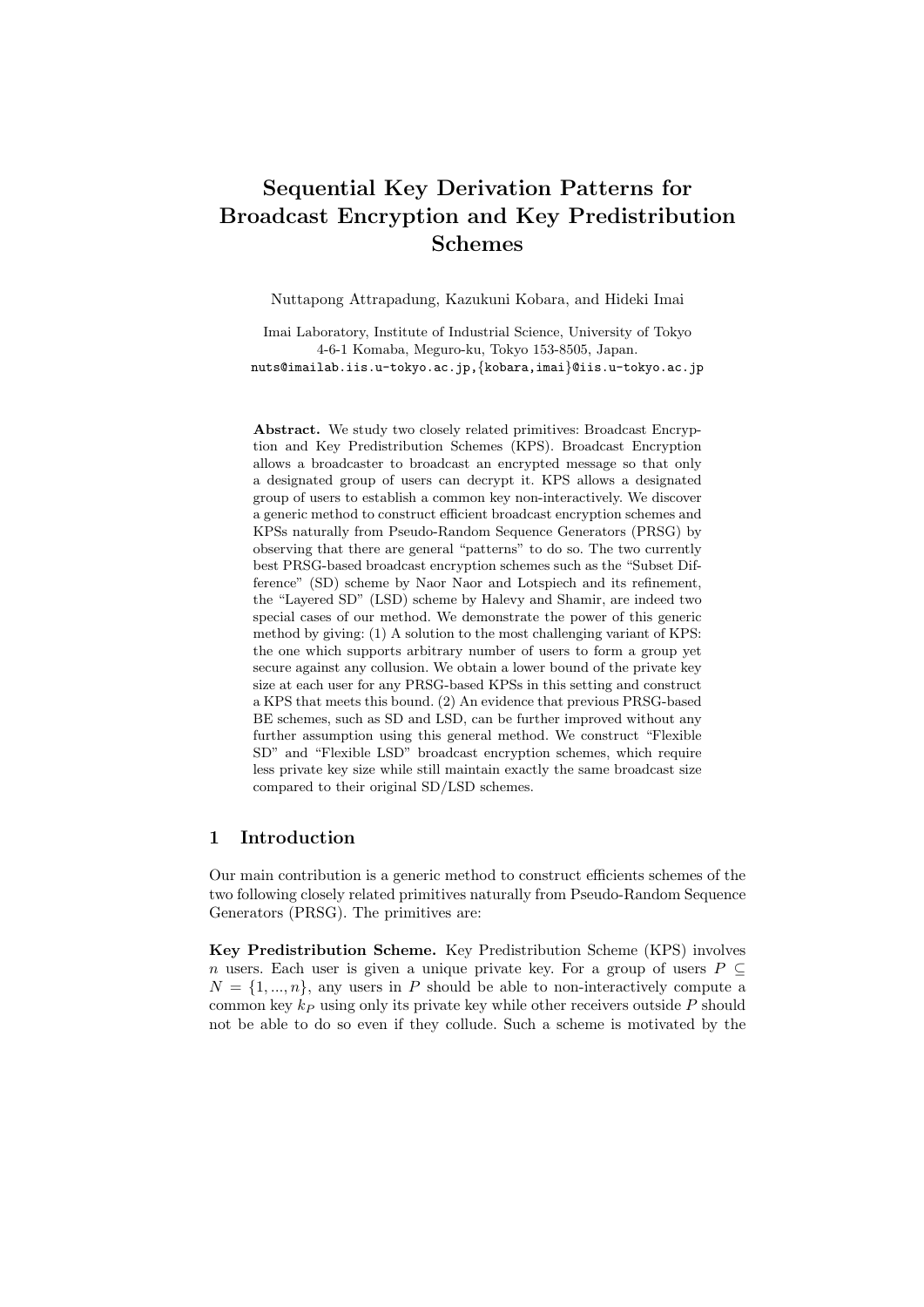scenario of secure conferences over network. KPS can be viewed as a special case of broadcast encryption as we will see below.

Broadcast Encryption. Broadcast encryption (BE) involves 1 broadcaster and  $n$  receivers. Each receiver is given a unique private key. The broadcaster is given a broadcaster key. The broadcaster wishes to broadcast messages to a designated set  $P \subseteq N = \{1, ..., n\}$  of receivers. Any receivers in P should be able to decrypt the broadcast message using only its private key while other receivers outside  $P$  should not be able to do so even if they collude. A broadcast encryption scheme is sometimes called a *Revocation Scheme*, where one is interested in a subset of non-privileged users or so-called revoked users rather than privileged ones hence its name. Such a scheme is motivated largely by pay-TV systems, the distribution of copyrighted material.

Relating 2 Primitives. In BE, a body of message is typical long and should be encrypted by a key commonly known to  $P$ . We call such a key a message encryption key Mek. To share Mek among  $P$  the broadcaster produces a header Hdr such that given Hdr and a private key of user in  $P$  one can obtain Mek. If the private keys are generated by KPS, each user in  $P$  already has a common key before hand thus there is no need of Hdr in this case. In this sense, KPS is known as zero-header BE.

Overview on Previous Works. KPSs were introduced by Blom [5] and formalized by Matsumoto-Imai [20]. Broadcast encryption schemes were first formally studied by Fiat-Naor [13]. Since then, many variants of the basic problem of KPSs and BEs are proposed. The relations of two primitives are also captured in many works (see, e.g., [18]). Since a KPS can be viewed as a special case of a BE, each variant of KPSs will be a variant of BEs (but not the converse). Keep in mind that a KPS is a zero-header BE. Therefore it is enough to describe variants of BEs as follows. To name just a few, the scheme might support bounded or unbounded number of privileged users and/or the maximum number of adversarial coalition; the privileged subset of users can be fixed, slowly changing, rapidly changing; the keys stored by each user can be stateful or stateless (to be updated or not); it might be possible to trace a traitor who illegally leak its secret key in the scenario so-called *tracing-traitor*; the scheme might be symmetric-key or public-key; and so on. We found that it is convenient to categorize the relevant schemes by their approaches as follows. For BEs there are (1)combinatorial approaches: schemes using combinatorial design such as [6, 23, 19, 18, 17, 15, 4]; and schemes using tree structure such as  $[25, 24, 21, 16, 10, 3]$  and  $(2)$ algebraic approaches: schemes using secret sharing scheme on the exponent to perform ElGamal-like encryption such as  $[2, 22, 11, 12]$ . For KPSs almost all of them are using combinatorial approaches. Most of the past works for KPSs can be found in Kurosawa, et al. [18].

The Most Challenging Variant. We study the most challenging variant of BE (and KPS) where it supports unbounded number of users in privileged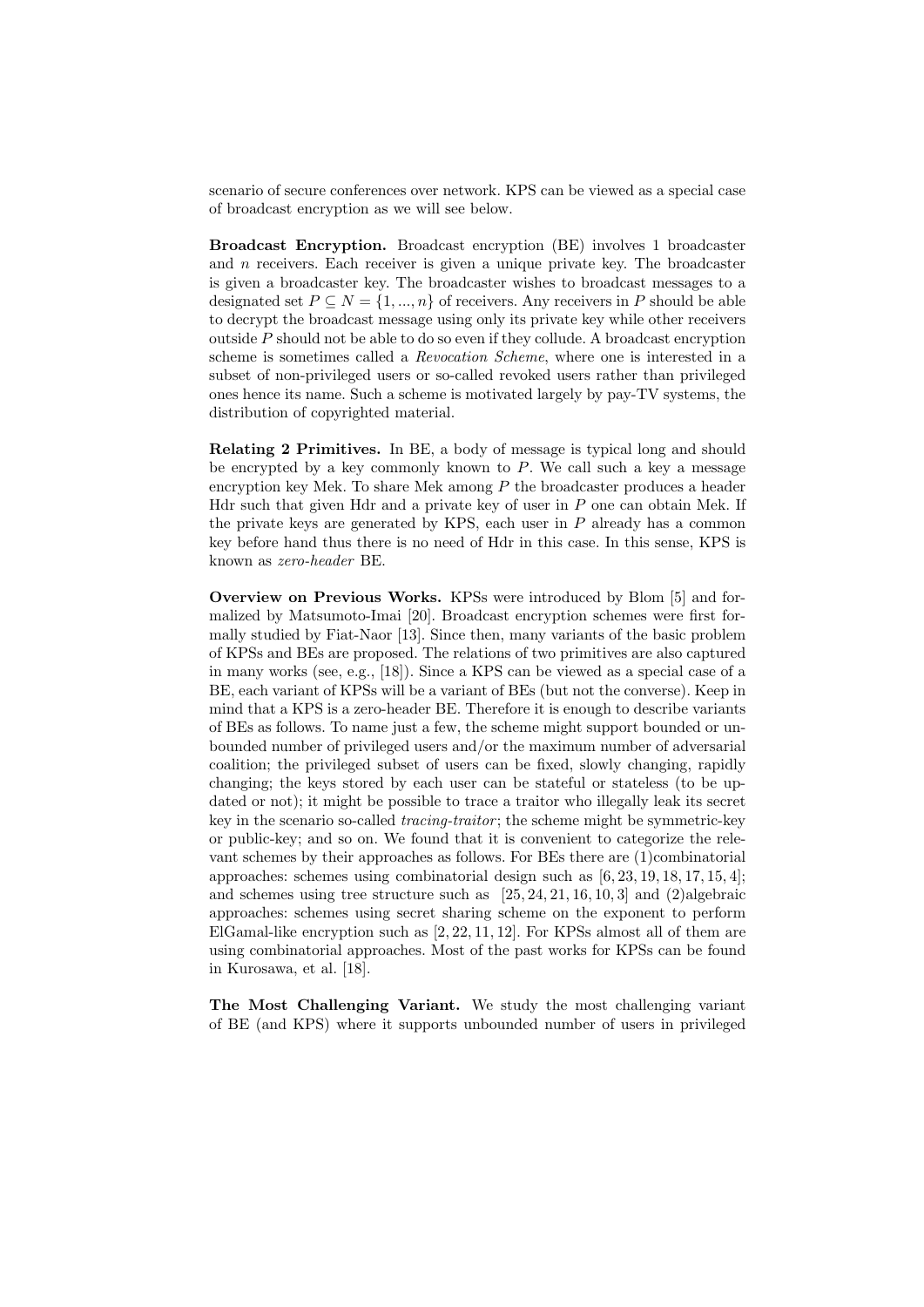subsets; unbounded number of revoked users allowed to form adversarial coalition (adaptively by central adversary); the privileged subset does not depend on the history; the private key stored by each user is stateless, i.e., it is fixed from the initialization time. This combined variant is arguably the hardest but the most desired one especially stateless scenario as argued explicitly first by Naor-Naor-Lotspiech [21].

The Main Goal and Some Solutions. The main goal towards BE and KPS problems is to construct efficient schemes satisfying the above mentioned variant where for KPS: the private key size is small, and for BE: both the header size and the private key size are small in the function of n, |P|, or  $r := n - |P|$ . A BE scheme which solves above mentioned variant problem and satisfies good efficiency in only one side is trivial. On one side, the private key size is independent of n but the header size is linear in  $|P|$ . On the other side, the header size is zero but the private key size is exponential in  $n$ . Note that the latter is a trivial KPS, which is definitely inefficient, however, is considered the best known solution for the above mention variant of KPS. As opposed to KPS, there are many BE schemes which have efficiency far better than the trivial schemes. One solution which is considered a ground work to many consequent works is due to Naor-Naor-Lotspiech [21]. It associates each user with the leaf of a balanced binary tree yielding a scheme called complete subtree (CS) in which the header size is  $O(r \log(n/r))$  and the private key size is  $O(\log n)$ .

Major improvement to this idea were the subset difference (SD) method in their same paper [21] and its refinement, layered SD method, by Halevi-Shamir [16]. Both obtain the header size  $O(r)$ . While the SD scheme obtains the private key size  $O(\log^2 n)$ , the LSD scheme obtains the private key size  $O(\log^{1+\epsilon} n)$  for small  $\epsilon > 0$ . More recent improvement due to Asano [3] utilizes the master key technique of Chick-Tavares  $[8]$  on balanced a-ary tree version of CS where  $a > 2$  (instead of binary tree). This scheme obtains the header size  $O(r(\log_a(n/r) + 1))$  and the private key size  $O(1)$ . These 3 schemes are considered the current state of the art for BE in the sense that while SD/LSD scheme obtain less header size, utilize a weak computational assumption, obtain much less computational cost; Asano's scheme obtains minimum private key size.

The basic idea of the schemes above is a mechanism called *subset-cover framework* [21]. Such a scheme in this framework varies to one another by  $(1)$  an underlying collection of subsets of a particular form, and (2) techniques which make use of computational assumption to enable the generation of many *compu*tational unrelated private keys. The improvements of recent works are primarily due to sophisticated design of the underlying collection in (1) to shorten the header size, and utilization of technique in (2) to shorten the private key size.

Shortening Private Key Size. Various methods to shorten the private key size are depicted in Figure 1. We capture these in 4 types. For simplicity, let us consider KPS where  $N = \{1, 2, 3\}$ . Each user u is supposed to be able to compute the common key  $k_S$  of set  $S \subseteq N$  where  $u \in S$ . In the trivial KPS, user  $u \in N$  just stores  $\{k_S : u \in S \subseteq N\}$  as the private key set. The goal now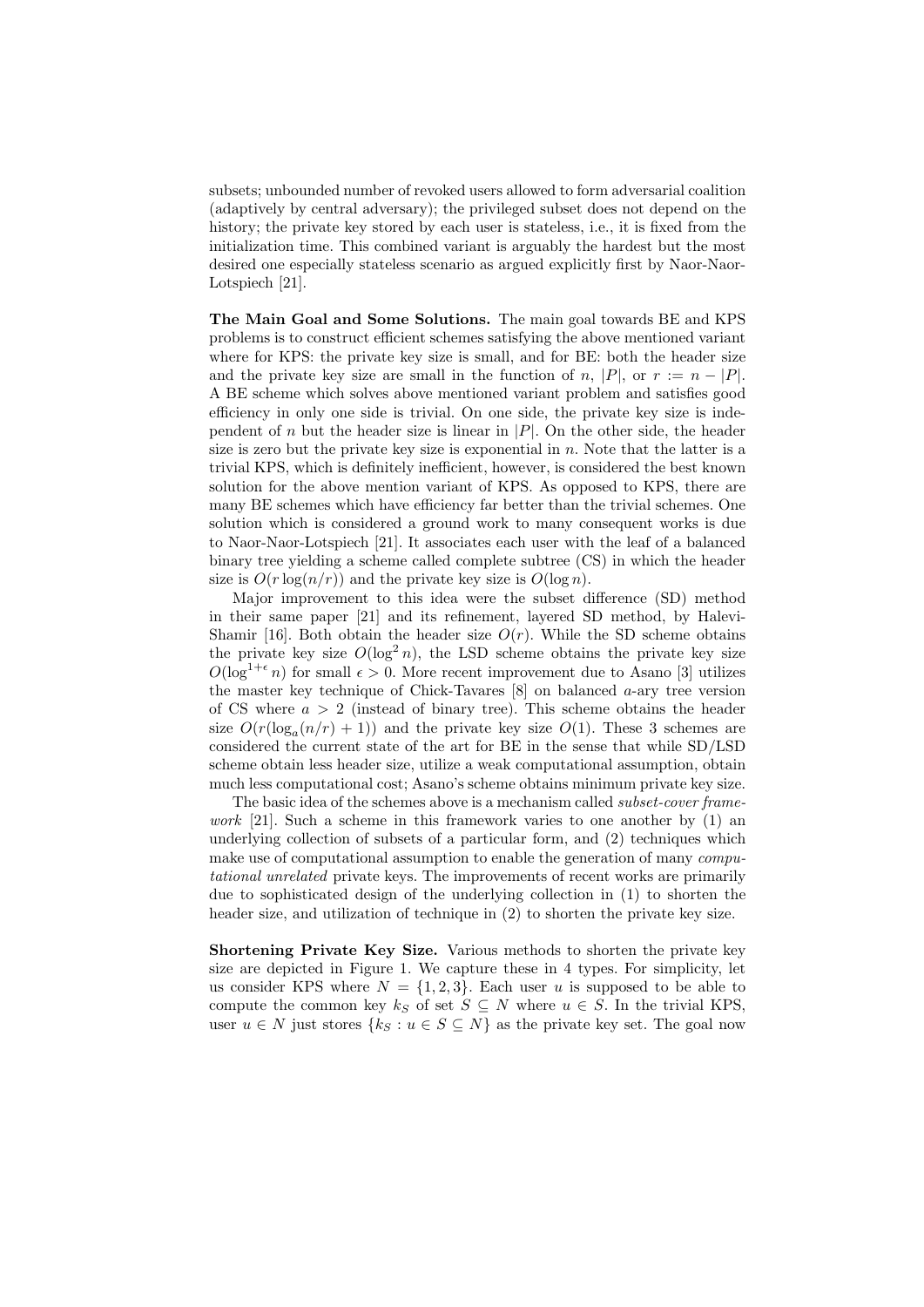is to reduce the number of elements in the private key set (recall that KPS is zero-header BE thus we do not worry about reducing header for now).



Fig. 1. Various methods to shorten key size: type 1-4 from left to right.

A natural way to do so is to let each user keep one master key which can be used to derive all common keys that he is supposed to be able to compute. This method is shown as type 1 in Figure 1. We denote by  $A \to B$  where  $A \subset B \subseteq N$ a one-way computation which takes as input  $k_A$  outputs  $k_B$ , i.e., one can easily compute  $k_B$  given  $k_A$  but given  $k_B$  it is hard to compute  $k_A$ . Note that this arrow notation applies to all types in the figure. Observe that every method in type 2 in fact also falls into type 1. The good functionality of one-way computation of these first 2 types is that: for any different inputs which are intractable to compute given one another, one can design a one-way computation such that it results in the same output. This functionality give these first 2 types the very short private key as one master key:  $k_{\{u\}}$  for each user u.

The master key trick is originally introduced by Akl-Taylor [1] and Chick-Tavares [8] and brought to the context of BE first by Asano [3]. This trick uses the RSA assumption and falls into type 2. Another elegant trick for mastering key is proposed recently by Boneh-Silverberg [7]. Their scheme utilizes multilinear forms and assumes the Diffie-Hellman inversion assumption. This trick falls into type 1. Now that we have BEs with zero-header and the private key size as minimum as possible, so does this mean that we are done? The answer is no. The reasons are as follows. For the trick using multilinear form, unfortunately there is no known concrete construction of such forms up to date and it is believed that it is hard to find ones as argued by the authors themselves. For the trick using RSA, it turns out that such a scheme requires a large number of primes as  $O(2^n)$  which is extremely inefficient both for storing and for generation. Note that, however, the trick using RSA works fine for non-zero-header BEs [3]. Nonetheless, for the trick using RSA in all cases, a critical disadvantage besides the issue of primes is a heavy computation due to the modular exponentiation with the exponent being products of many primes without knowing the order.

Type 3 is implicitly mentioned first in Akl-Taylor [1]. In this type the functionality of one-way computation as opposed to the first 2 types allows only one input per one output. User u just stores  $k_B$  whenever  $u \in B \subseteq N$  and  $u \notin A$ where  $A \rightarrow B$  and A appears just before B in the diagram. The method of type 3 just makes use of any length-preserving one-way functions. A natural way to generalize this idea is to use any one-way functions that expand the length of inputs such as pseudo-random sequence generator (PRSG)  $G_d()$ ,  $d \in \mathbb{Z}^+$  which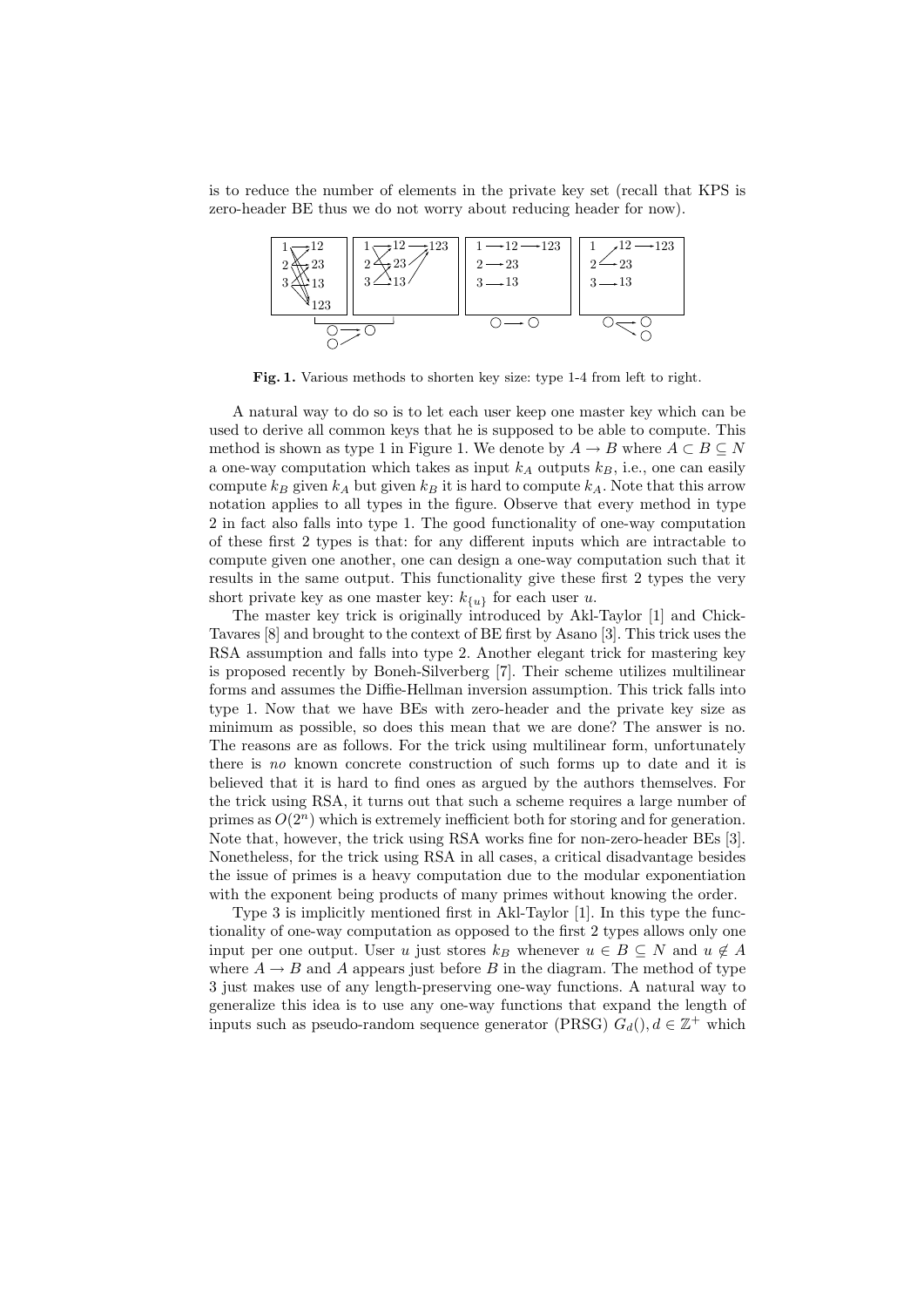d-ples the input, i.e., whose the bit length of the output is  $d$  times that of the input so that from one key,  $d$  many keys can be derived. This idea falls into type 4. The schemes which implicitly use this type of method in the context of BE are the SD [21] and LSD [16] method. Note that there is no KPS constructed by using this technique before. Shortening the private key size using only PRSG in type 4 has an obvious advantage over the one using RSA in type 2 since it needs no prime and its computation is much more efficient. Moreover, and perhaps more critical, is that the existence of PRSG is considered a weak assumption. Basing a cryptographic system only on a weak assumption is always preferred.

**Motivation.** The question is how one can use the method of type 4, shortening the private key size by utilizing PRSG, at its most beneficial. We take a look back into the schemes which implicitly utilize this method: the SD and LSD schemes. Although the balance tree representation which is used in SD/LSD has good properties since it somehow captures the nature of PRSGs in the sense that it utilizes PRSG by letting some values related to some parent nodes input to a PRSG so that a PRSG outputs some values related to their child nodes. However, the strict structure of subset difference is too rigid to capture the good properties from PRSGs thus the optimality of LSD scheme which argued by Halevi-Shamir [16] in their work is worked only for their structure. To obtain the most beneficial from PRSG, more flexible generalization of the idea must be rigorously captured.

Our Main Results. We observe that there are general "patterns" to construct broadcast encryption schemes and KPSs naturally from PRSGs. We call such a pattern a sequential key derivation pattern. We demonstrate the power of this general patterns by giving:

- 1. A solution to the most challenging variant of KPS: the one which supports arbitrary number of users to form a group yet secure against any collusion. We obtain a lower bound of the private key size at each user for any PRSGbased KPSs in this setting. This lower bound of the private key size appears to be  $O(1/n)$  times that of information-theoretically secure KPS in the same setting [9]. We then propose an optimal construction of KPS which meets the bound. This construction makes use of a new combinatorial structure which is of an independent interest.
- 2. An evidence showing that previous best PRSG-based BE schemes, SD and LSD, can be further improved without any further assumption by using this general method. To do this, we construct "Flexible SD"(FSD) and "Flexible LSD"(FLSD) broadcast encryption schemes. Such schemes require, although asymptotically the same, less exact private key size while still maintain exactly the same broadcast size compared to the original SD/LSD schemes. More concretely, the number of private keys are reduced at most  $\log n$  from the original schemes. This reduction depends on the user index. In particular, in the FSD and FLSD scheme, there are exactly  $n/2$  users and  $n/2^{\sqrt{\log n}}$ users who store exactly  $\log n$  fewer keys than that of the SD and (Basic) LSD scheme respectively.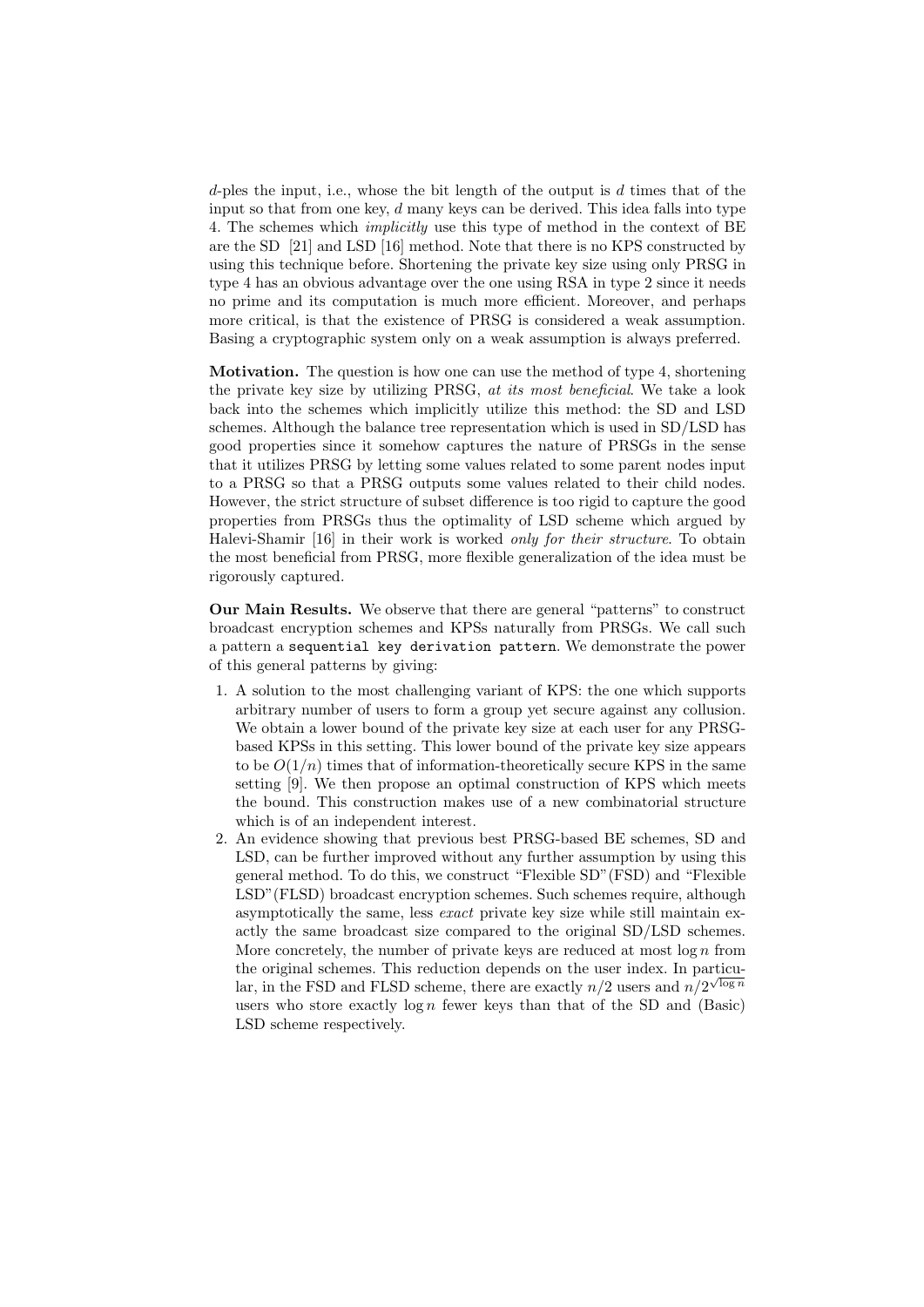Table 1. Summary of results compared to previous works. The parameter in each KPS is the storage size at user: the first term in the addition is private key size, the second term is non-secret storage. The parameters in each BE consists of the private key size (in terms of the exact number of elements) in the upper row, and the header size (in terms of bound on the exact number of elements) in the lower row. The parameter  $w_u, z_u$  are functions of user index u, for  $u \in N$  (see Theorem 2 and 3 for detail).

|              | Based on $\rightarrow$ Multilinear form | $_{\rm RSA}$                                                                                                                                                                                  | PRSG                                                                                                                                                                                                                                                                                                                               |
|--------------|-----------------------------------------|-----------------------------------------------------------------------------------------------------------------------------------------------------------------------------------------------|------------------------------------------------------------------------------------------------------------------------------------------------------------------------------------------------------------------------------------------------------------------------------------------------------------------------------------|
|              | (type 1)                                | (type 2)                                                                                                                                                                                      | (type 4)                                                                                                                                                                                                                                                                                                                           |
| Generic      |                                         |                                                                                                                                                                                               |                                                                                                                                                                                                                                                                                                                                    |
| utilization  | [7]                                     | [8]                                                                                                                                                                                           | (This work)                                                                                                                                                                                                                                                                                                                        |
| of technique |                                         |                                                                                                                                                                                               |                                                                                                                                                                                                                                                                                                                                    |
| <b>KPS</b>   | [7]                                     | $[3]$ (implicitly), $[4]$                                                                                                                                                                     | (This work)                                                                                                                                                                                                                                                                                                                        |
|              | $O(1) + O(n)$                           | $ O(1) + O(2^n \log n) $                                                                                                                                                                      | $O(\frac{2^n}{n})+0$                                                                                                                                                                                                                                                                                                               |
| ΒE           |                                         | $[3] % \includegraphics[width=0.9\columnwidth]{figures/fig_1a} \caption{Schematic diagram of the top of the top of the top of the right.} \label{fig:1} %$<br>1<br>$r(\log_a(\frac{n}{r})+1)$ | SD[21]<br>$\text{key}_{SD} = (\log^2 n + \log n)/2 + 1$<br>$2r-1$<br>(Basic)LSD[16]<br>$\log_{LSD} = \log^{3/2} n + 1$<br>$4r-2$<br>$\text{FSD}(\text{This work})$<br>$\text{key}_{SD} - w_u, 0 \leq w_u \leq \log n, u \in N$<br>$2r-1$<br>FLSD(This work)<br>$\text{key}_{LSD} - z_u, 0 \leq z_u \leq \log n, u \in N$<br>$4r-2$ |

# 2 Definitions

Definition 1 (Broadcast Encryption, BE). A Broadcast Encryption Scheme ( BE) is a 3-tuple of polynomial-time algorithms (Keygen, Encrypt, Decrypt), where:

- BE.Keygen( $1^{\lambda}, n$ ): Takes as input a security parameter  $1^{\lambda}$ , the number of users n. It outputs n sets of receiver keys  $I_1, ..., I_n$  and a sender key T.
- BE.Encrypt(P, T, Mek): Takes as input a subset  $P \subseteq N := \{1, ..., n\}$  of privileged users, the sender key  $T$ , and a message encryption key Mek. It outputs a header Hdr of the ciphertext.
- BE.Decrypt(P, Hdr,  $I_u$ ): Takes as input a subset  $P \subseteq N$ , a header Hdr, and a receiver key  $I_u$ . It outputs the message encryption key Mek that was sent if u was in the set P, or the special symbol  $\perp$  otherwise.

In practice, it is used in conjunction with a symmetric encryption algorithm F to encrypt the message body M under the message encryption key Mek resulting in a broadcast body  $C_M$ . The broadcast to receivers consists of  $(P, \text{Hdr}, C_M)$ .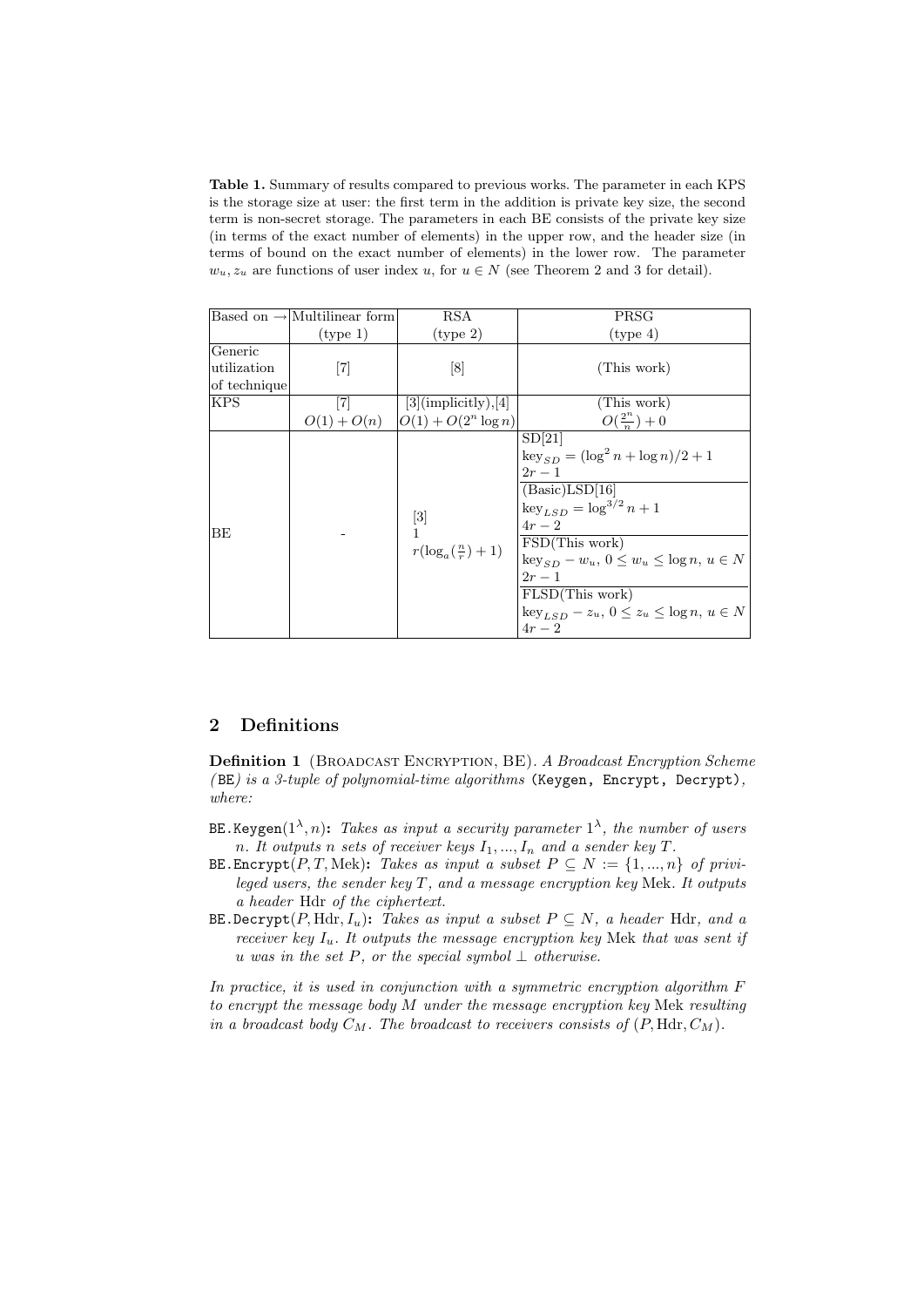The security notion for broadcast encryption that we concern here is the one considered by Naor, et al. [21], where the security against chosen-ciphertext attack with adaptive user-corruption is defined.

In the same paper [21], the authors presented the subset-cover algorithm as a sufficient condition to construct such a broadcast encryption scheme. Here we recap its definition as the following. Notice that it is slightly different in context from the original one.

Definition 2 (SUBSET-COVER ALGORITHM, SC) A subset cover algorithm SC is a 2-tuple of polynomial time algorithms (DefineSet, Cover), where:

- SC.DefineSet $(n)$ : Takes as input the number of users n. It outputs a family S of subsets of N and a user structure  $\Gamma$  (for example, a binary tree of users).
- SC.Cover $(P, S)$  : Takes as input a privileged subset P of users, the family S defined from DefineSet. It outputs a partition  $S_P := \{S_{i_1}, S_{i_2}, ..., S_{i_m}$ : defined from Definieset. It outputs a partition  $S_p := \{S_{i_1}, S_{i_2}, ..., S_{i_m}\}$ <br> $S_{i_j} \in S$  of P, i.e.,  $P = \bigsqcup_{j=1}^m S_{i_j}$ , such that the number of subsets in its is the minimum among all possible partitions of  $P$  by  $S$ .

A broadcast encryption in the subset-cover framework is a broadcast encryption scheme that makes use of subset-cover algorithm as its subalgorithm as follows.

- BE.Keygen $(1^{\lambda}, n)$  Run SC.DefineSet $(n)$  to get  $(\mathcal{S}, \Gamma)$ . ¿From  $\Gamma$ , it determines subset key  $\mathsf{k}(S_i)$  for each  $S_i \in \mathcal{S}$ . Then it defines  $I_u$  to be the set of  $\lambda$ -bits strings containing the minimal elements yet still being sufficient to easily deduce each subset key  $\mathbf{k}(S_i)$  where  $u \in S_i$  from  $I_u$ . The broadcaster key T is the set consisting of all the subset keys.
- BE.Encrypt $(P, T, \text{Mek})$  Run SC.Cover $(P, S)$  to obtain  $\{S_{i_1}, S_{i_2}, ..., S_{i_m}\}$ . The Mek is encrypted by an encryption scheme E by each subset key  $\mathsf{k}(S_{i_j}), j =$  $1, \ldots, m$  yielding a Hdr:

$$
\langle (i_1, E_{\mathbf{k}(S_{i_1})}(\textrm{Mek})), ..., (i_m, E_{\mathbf{k}(S_{im})}(\textrm{Mek})) \rangle
$$

BE.Decrypt(P, Hdr,  $I_u$ ) Parse Hdr as  $\langle (i_1, c_1), ..., (i_m, c_m) \rangle$ , it finds  $i_j$  such that  $u \in S_{i_j}$  (in case  $u \notin P$  the result is **null**). Denote D the decryption algorithm corresponding to E. It uses  $I_u$  to derive  $\mathsf{k}(S_{i_j})$  then computes  $D_{\mathbf{k}(S_{i_j})}(c_j)$  to obtain Mek.

Also in the same paper [21], they define a security notion for broadcast encryption in the subset-cover framework namely,  $Key Indistinguishability$  (kIND) and prove that BE in the subset-cover framework is a secure broadcast encryption if it holds kIND and the corresponding encryption scheme  $E$  and  $F$  are IND-CCA1 secure. Therefore when proving the security of such a BE which is constructed in this framework, we just prove that it holds kIND. Informally, kIND says that any polynomial-time adversary can but with a negligible probability distinguish the subset key of privileged subset  $P$  of its choice from a random string of the same length even getting to know all private keys of users outside P.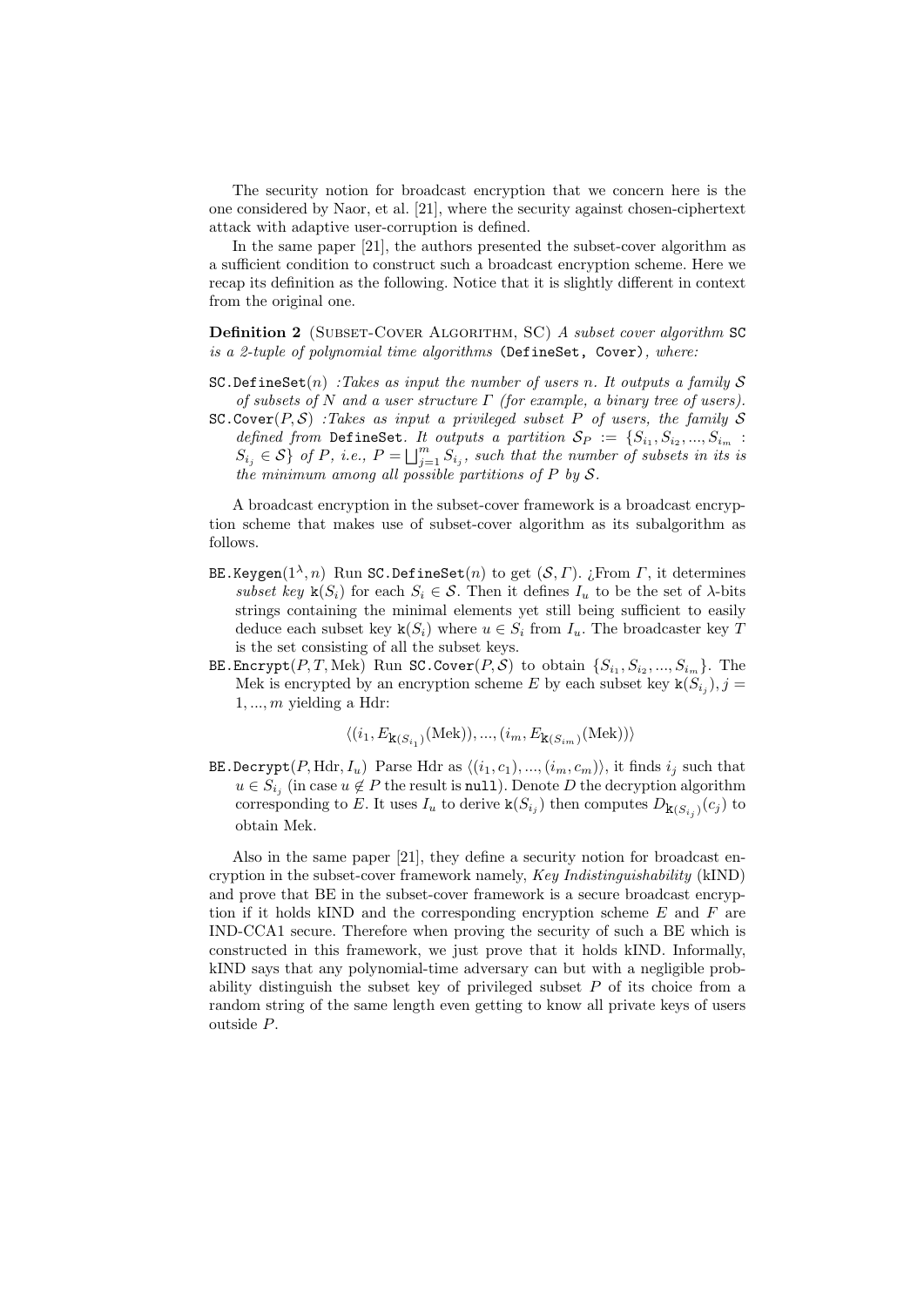**Definition 3** (KEY PREDISTRIBUTION SCHEME, KPS). A Key Predistribution Scheme KPS consists of a polynomial-time algorithms KeyGen, where:

KPS. Keygen $(1^{\lambda}, n)$  Takes as input a security parameter  $1^{\lambda}$ , the number of users n. It outputs n sets of user keys  $I_1, ..., I_n$  such that for  $S \subseteq N$  and  $S \neq \emptyset$ , a conference key  $\kappa(S)$  can be derived from  $I_u$  if and only if  $u \in S$ .

Observe that we can use KPS.Keygen for BE.Keygen resulting in a broadcast encryption in the subset-cover framework in which  $\mathcal S$  is a collection of all nonempty subsets of N. Consequently, we just let  $BE \text{.}$  Encrypt $(P, T, Mek)$  output nothing (zero-header) and let Mek to be  $\mathbf{k}(P)$ . In this sense, KPS can be viewed as zero-header BE. Therefore, the security notion for KPS is indeed the key indistinguishability notion mentioned before.

## 3 Broadcast Encryption from PRSG

### 3.1 Generic Broadcast Encryption

We formally capture the nature of broadcast encryption scheme which is constructed from pseudo-random sequence generator into a general "pattern". We call such a pattern Sequential Key Derivation Pattern or SKDP. This pattern was actually explained briefly in the introduction as the type 4 method to shorten the private key size. We formalize it here. We begin by giving the definition of this pattern first and explain later.

**Definition 4** (SEQUENTIAL KEY DERIVATION PATTERN, SKDP). Let  $N :=$  $\{1, 2, ..., n\}$ . Let  $\Gamma$  be a forest of rooted trees in which each node is labelled a different subset of N. We say that  $(N, \Gamma)$  is a sequential key derivation pattern if:

- 1. The label at each node which is not a root in each tree is a superset of the label at its parent node.
- 2. For every subset S of N, S can be partitioned into a disjointed union of subsets labelled at some nodes in Γ.

**Notation.** A forest  $\Gamma$  is specified by a set of nodes and a set of edges. Since each node is labelled a different subset of N, we represent a node as its label. One edge is defined by an ordered pair of nodes directed toward from their root. A path from root to leaf is defined by an ordered set of nodes on that path directed toward from their root. We will call a path from root to leaf a rl-path. The set of all rl-paths in  $\Gamma$  is denoted by Path( $\Gamma$ ). An i-th node from root in rl-path **a** is denoted by  $a[i]$ . Observe that for  $a \in \text{Path}(\Gamma)$  it is true from the property 1 that  $a[i-1] \subset a[i]$ , thus we denote  $a[i] \setminus a[i-1]$  by  $\triangle a[i]$  and call it a differential label at node  $a[i]$  for  $i \geq 1$ . Let  $\triangle a[0] = a[0]$ . For  $a \in \text{Path}(\Gamma)$  define a differential path  $\Delta$ **a** as an ordered set of all differential labels in the rl-path **a**. Denote the set of all differential paths in  $\Gamma$  by  $\text{DPath}(\Gamma)$ . Denote  $\bigtriangledown$  the opposite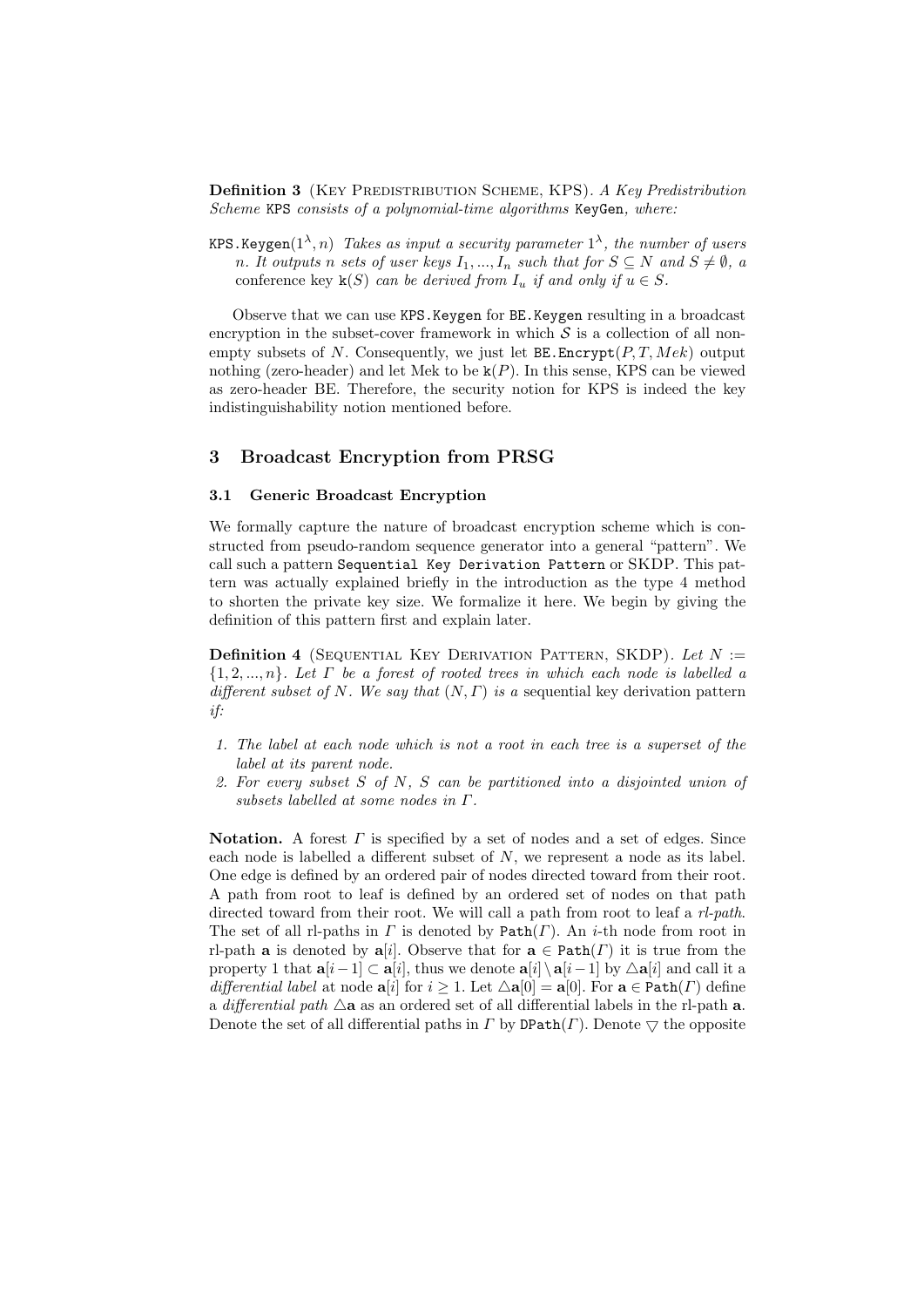operation of  $\triangle$ , i.e., if  $\mathbf{p} = \triangle \mathbf{a}$  then  $\nabla \mathbf{p} = \mathbf{a}$  for  $\mathbf{a} \in \text{Path}(\Gamma)$ ,  $\mathbf{p} \in \text{DPath}(\Gamma)$ . For clarity, note that  $\nabla \mathbf{p}[i] = (\nabla \mathbf{p})[i]$ . Denote  $\mathbf{a}_{\vdash i}$  the ordered set in which elements are taken from the first  $i$  elements of  $a$  in the same order. Also we often call a label an absolute label to distinguish it from a differential one.

An example of SKDP is the one shown as type 4 in Figure 1. A path  $2 \rightarrow$  $12 \to 123$  is an example of rl-path. We represent it as  $a = (\{2\}, \{1, 2\}, \{1, 2, 3\}).$ The corresponding differential path is thus  $\Delta \mathbf{a} = (\{2\}, \{1\}, \{3\}).$ 

Intuitively, each node is assigned a subset key of its label (recall that its label is a subset of  $N$ ). Informally, the property 1 in the above definition allows the one-way computation from a subset key of a node say  $v$  to subset keys of its child nodes say  $v_1, ..., v_d$ . The property 2 makes sure that the subset-cover algorithm can be used. Note that in the following generic scheme, we will not use subset key to compute another subset key directly but will use an intermediate key as we will see later.

The cryptographic primitive that is used for one-way computation is *pseudo*random sequence generator  $G_d()$ ,  $d \in \mathbb{Z}^+$  that d-ples the input, i.e., whose output length is d times the length of the input. We say that  $G_d: \{0,1\}^{\lambda} \mapsto \{0,1\}^{d\lambda}$ is a pseudo-random sequence generator if no polynomial-time adversary can distinguish the output of  $G_t$  on a random chosen seed from a truly random chosen string of similar length.

Generic Construction. Now we will formally describe the generic broadcast encryption in the subset-cover framework that makes use of SKDP  $(N, \Gamma)$ . It is enough to specify only SC.DefineSet, SC.Cover, and BE.Keygen since BE.Encrypt and BE.Decrypt can be applied transparently from the last section.

- SC.Defineset(n) It defines S as the sets of labels at all nodes in  $\Gamma$ . It also output  $\Gamma$  as given from SKDP.
- SC.Cover $(P, S)$  Due to the property 2 of SKDP, each subset P of N can be partitioned into a disjointed union of subsets labelled at some nodes in  $\Gamma$ , thus a disjointed union of subsets in S. It partitions the set P into  $\mathcal{S}_P$  :=  $\{S_{i_1}, S_{i_2}, ..., S_{i_m} : S_{i_j} \in \mathcal{S}\}\$  with the minimum numbers of subsets.
- BE. Keygen $(1^{\lambda}, n)$  Before specify the algorithm, the definitions of intermediate key, subset key, and their relation are specified first as follows:
	- INTERMEDIATE KEY. Each subset  $S_i \in \mathcal{S}$  is assigned an *intermediate key*  $\mathsf{t}(S_i)$ . Each user in  $S_i$ , say u, should be able to derive  $\mathsf{t}(S_i)$  from  $I_u$ .
	- SUBSET KEY. Each subset  $S_i \in \mathcal{S}$  is assigned a *subset key*  $\mathsf{k}(S_i)$ . A subset key  $k(S_i)$  can be derived from the intermediate key  $\mathbf{t}(S_i)$ . We say that a node is assigned a subset key  $\mathsf{k}(S_i)$  if that node is labelled  $S_i$ .
	- DERIVATION. Let  $S_i$  be a subset labelled at a node which is not a leaf in *Γ*. Suppose that the outdegree of this node is *d*. Let  $S_{i_1}, S_{i_2},..., S_{i_d}$  be subsets labelled at its children and  $i_1 < \ldots < i_d$  . The derivation is defined as:

 $\mathsf{t}(S_{i_1})||\mathsf{t}(S_{i_2})||...||\mathsf{t}(S_{i_d})||\mathtt{k}(S_i):=G_{d+1}(\mathsf{t}(S_i))$ 

where  $|\mathbf{t}(S_{i_1})| = ... = |\mathbf{t}(S_{i_d})| = |\mathbf{k}(S_i)| = \lambda$  bits and  $\|\$ is concatenation. This recurrence relation is well defined if all the initial values, which in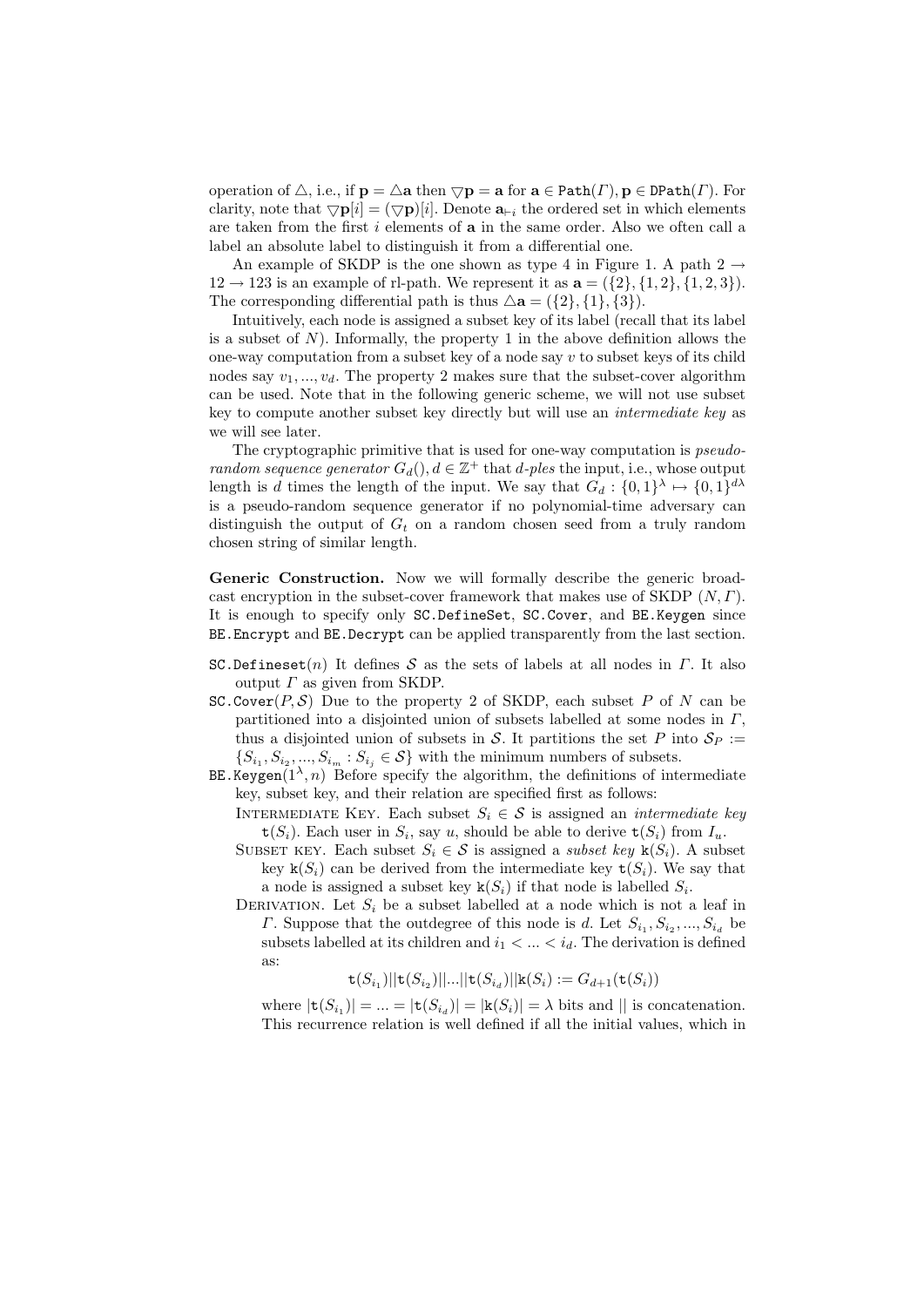fact are all the intermediate keys assigned at root of unconnected trees of the forest, are defined.

Now we will specify BE. Keygen. It randomly chooses  $\lambda$ -bits strings in exactly the same number as the number of unconnected trees in  $\Gamma$ . It then assigns each string to be the intermediate key assigned at the root of each unconnected tree respectively. User  $u$  should be given the intermediate key assigned at the node whose label contains  $u$ , say node  $v$ , which appears first when looking from root to leaf in such a rl-path so that  $u$  can derive all the intermediate keys assigned at v's descendants, whose labels are some supersets of label at v; but not the ones assigned at v's ancestors, whose labels do not contain u. That is,  $I_u$  is the set of all intermediate keys at nodes whose differential labels contain u. Formally  $I_u = {\tt t}({\bf a}[i]) : u \in \Delta {\bf a}[i], {\bf a} \in {\tt Path}(\Gamma)$ .

Theorem 1 The above generic broadcast encryption scheme from SKDP satisfies the kIND property assuming secure pseudo-random sequence generator.

Remark 1: A Note on Public Key Extension. Public-key extension of our generic broadcast encryption from SKDP can be constructed directly by utilizing Hierarchical Identity-Based Encryption [14] with the hierarchical tree obtained by connecting all roots of unconnected tree in  $\Gamma$  of SKDP to a new central root. This is indeed the same method as proposed by Dodis-Fazio [10], but we believe that our interpretation provides a better understanding.

### 3.2 Flexible SD/LSD Broadcast Encryption

We construct schemes called Flexible SD/LSD to demonstrate the power of our generic method. In general, the following mechanism is just one example of conversion from any PRSG-based broadcast encryption schemes into schemes which yielding less private key size while maintaining exactly the same header size. Moreover, with a further adaptation, we can reduce also the header size by trading off the computational cost. In particular, we apply this conversion to the SD scheme [21] and the LSD scheme [16] to get the Flexible SD and LSD schemes (FSD/FLSD) respectively. We call them flexible since their structures came from a flexible generalization of the idea by our general method.

We assume that the reader is familiar with the SD/LSD scheme. Observe that the SD/LSD schemes are indeed two such patterns of SKDP. The SKDP which implicitly used in SD is shown explicitly in Figure 2(left). The SKDP for LSD scheme is just an adaptation of SD scheme with the absence of some labels from SD scheme.

The conversion is very simple. Intuitively we just split the differential label of each node which is not a singleton subset of  $N$  in the original scheme into a union of differential labels which are singleton subsets and connect them in an appropriate order (step 1). After step 1, some of rl-paths will become sub-paths (from root) of some other rl-paths. Observe that such repetition parts represent the same sets of absolute labels. Therefore we can delete those sub-paths from the collection of all rl-paths since doing this does not affect the collection of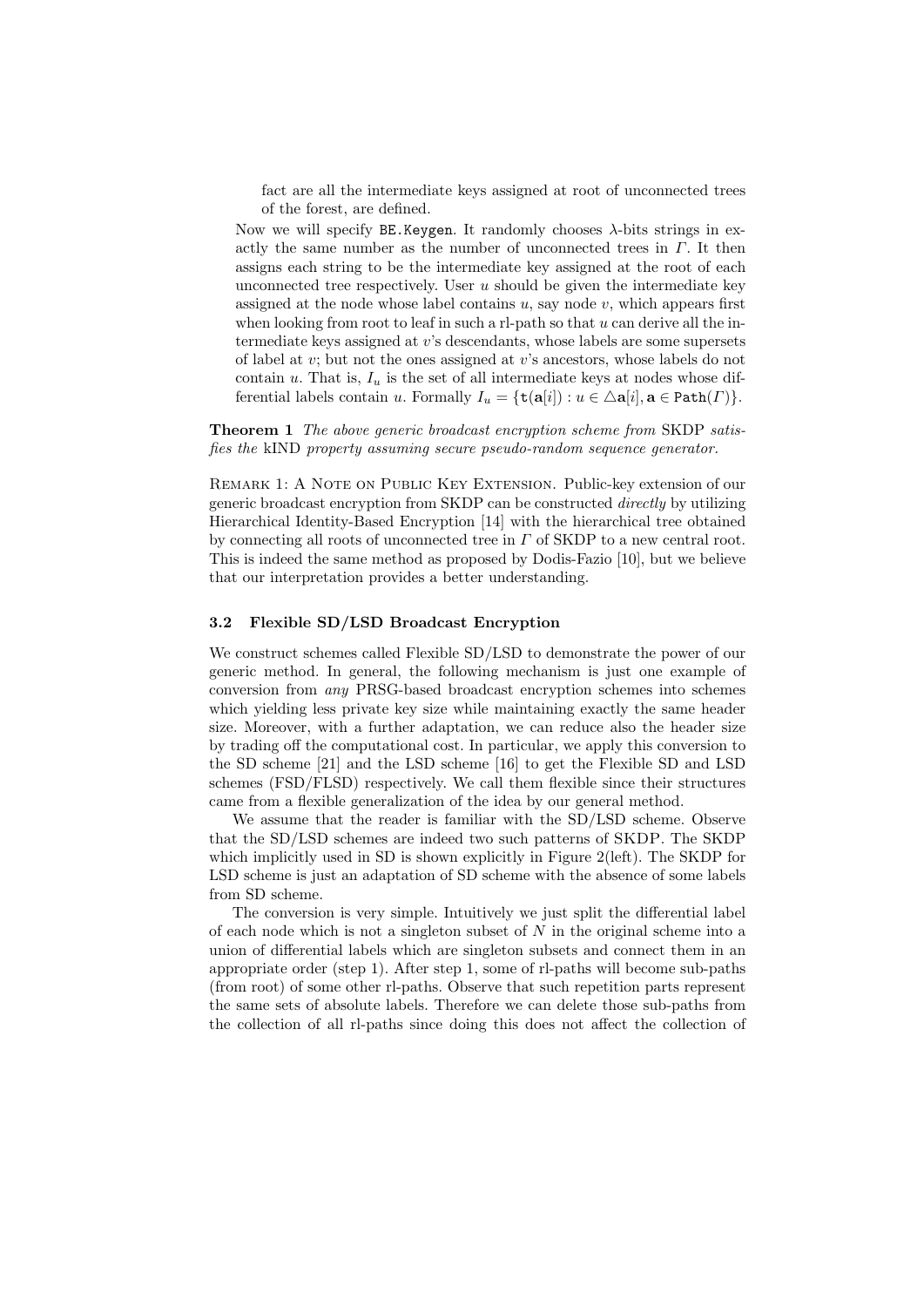absolute labels, and thus also the header size. These deletions reduce the private key size. In step 3, absolute labels which are not absolute labels in the original schemes are combined until there is no such case. We do this since these labels are not needed for subset-cover algorithm. They would only make rl-paths too long, consequently increase the computational cost. However, as we will see later, step 3 can be skipped and we will obtain a scheme which beside the private key size, the header size is also reduced. Note that the procedures in the following description are somewhat made redundant for a better understanding.

The FSD and FLSD Scheme. Let X be SD or LSD scheme. Let  $(N, \Gamma_X)$  be a SKDP for X scheme. The conversion from X scheme to FX scheme is done as follows:

Step 1 For each  $p \in \texttt{DPath}(\Gamma_X)$ , let  $|p| = p$  and  $|p[i]| = k_i$  and do the following:

1. For  $i: 0 \le i \le p-1$ , parse  $p[i]$  as  $\{a_{i,1},...,a_{i,k_i}\}\$  where  $a_{i,1} < \cdots < a_{i,k_i}$ . 2. Define  $f(\mathbf{p}) = (\{a_{0,1}\}, \ldots, \{a_{0,k_0}\}, \{a_{1,1}\}, \ldots, \{a_{1,k_1}\}, \ldots, \{a_{p,1}\}, \ldots, \{a_{p,k_p}\}).$ 

After all, let  $A = \{f(\mathbf{p}) : \mathbf{p} \in \texttt{DPath}(\Gamma_X)\}.$ 

**Step 2** For any  $\mathbf{v}, \mathbf{w} \in A$  such that  $\mathbf{v} = \mathbf{w}_{\mid |\mathbf{v}|\mid}$ , we decrement A to be  $A \setminus {\mathbf{v}}$ . Repeat this until there is no such case.

- **Step 3** For each  $q \in A$ , if there is j such that  $\forall q[j] \notin S_{X}$  then renew q to be  $(q[0], ..., q[j-1], q[j] \cup q[j+1], q[j+2], ..., q[|q|-1])$ . Repeat this until there is no such case.
- **Step 4** Finally we let  $\text{DPath}(F_{\text{FX}}) = A$ .



Fig. 2. Differential path representation of SKDP for SD (left) and FSD (right).

**Theorem 2** For  $1 \le u \le n - 1$ , let  $x_u := \max\{k : 2^k | u\}$ . Then

$$
|I_{u,\text{FSD}}| = |I_{u,\text{SD}}| - \log n + x_u,
$$

and  $|I_{n,\text{FSD}}| = |I_{n,\text{SD}}|$ . Recall that  $|I_{u,\text{SD}}| = (\log^2 n + \log n)/2 + 1$  for all  $u \in N$ .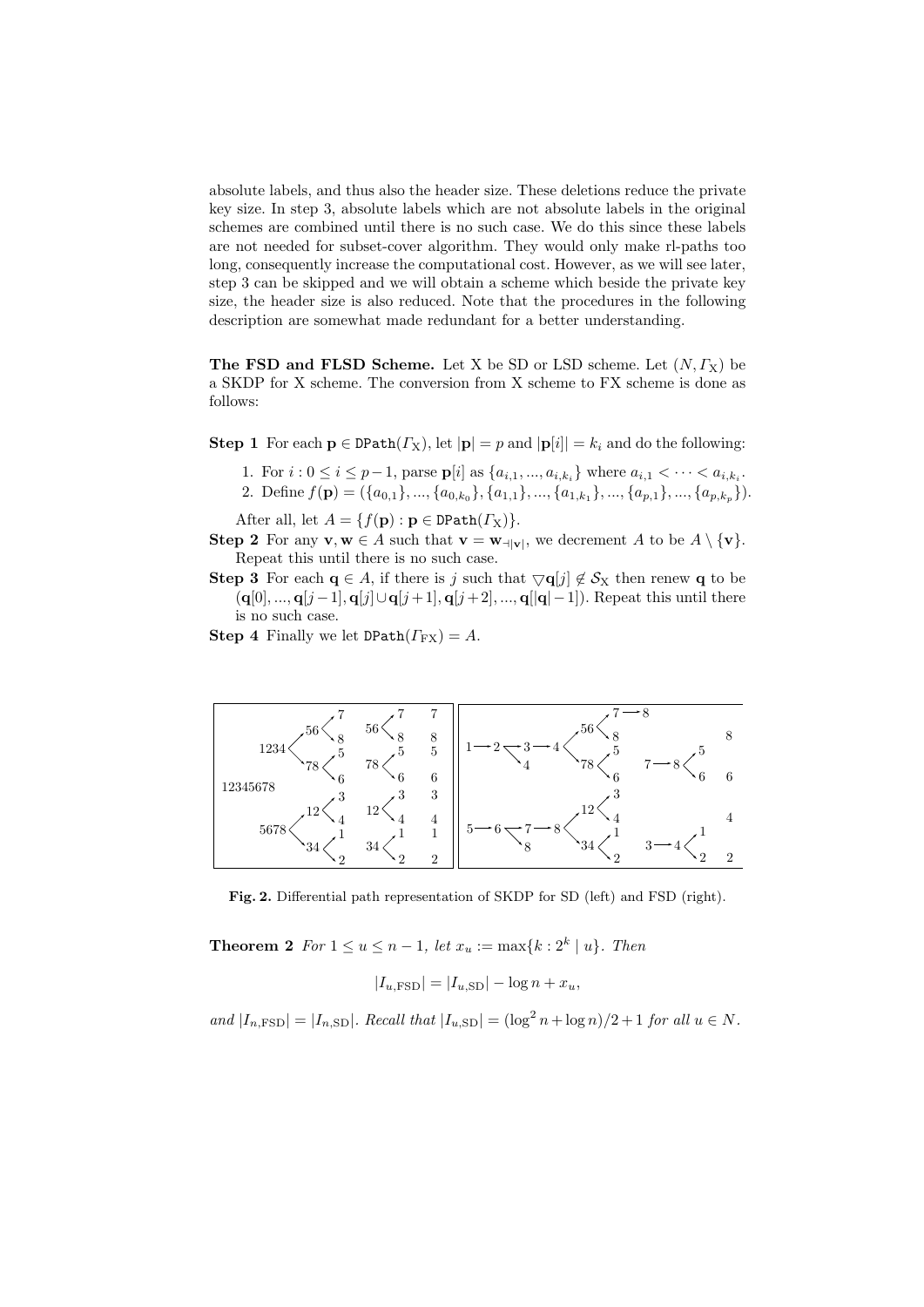**PROOF.** It is enough to show how many differential paths containing  $u$  are deleted in step 2. We put the label N away for a while. For  $1 \leq k \leq \log n$ , let  $B_k$ be the collection of all  $k$ -length differential paths of SD. Wlog, we consider the deletions in  $B_1, ..., B_{\log n-1}$  respectively. By inspection, for each k, differential path  $\mathbf{p} \in B_k$  will satisfy  $f(\mathbf{p}) = f(\mathbf{p}')_{\lfloor f(\mathbf{p}) \rfloor}$  for some  $\mathbf{p}' \in B_{k'}$ ,  $k' > k$  iff

$$
f(\mathbf{p}) = (\{q2^k + 1\}, \{q2^k + 2\}, \dots, \{q2^k + 2^k - 1\}),
$$

for some  $q \in \mathbb{Z}^+$ . Thus there will be no deletion for user u iff  $2^k \mid u$ . Hence in the last step, when considering  $k = \log n - 1$ , the number of deletions for u will be  $\log n - 1 - \max\{k : 2^k \mid u\} = \log n - 1 - x_u$ . Finally, if  $u \neq n$ , then there is one more deletion from the label N thus the reduction will be  $\log n - x_u$ .  $\Box$ 

To illustrate this theorem, one can verify from Figure 2 that: in FSD, for  $u = 1, 3, 5, 7 : |I_u| = 4$ , for  $u = 2, 6 : |I_u| = 5$ , and  $|I_4| = 6, |I_8| = 7$ ; while in SD,  $|I_u| = 7$  for all  $u \in N$ . The following corollary follows directly from Theorem 2.

**Corollary 1** In the FSD scheme, for  $1 \leq j \leq \log n$ , there are exactly  $n/2^j$  users whose the number of keys is  $|I_{u,\text{SD}}| - \log n - 1 + j$ . And only one remaining user has  $|I_{u,\text{SD}}|$  keys.

In the following theorem, we concern only the basic LSD (bLSD) scheme for simplicity. The results for general LSD schemes can be obtained similarly.

**Theorem 3** For  $1 \le u \le n-1$ , let  $x_u := \max\{k : 2^k \mid u\}$ . Then

$$
|I_{u,\text{FbLSD}}| = |I_{u,\text{bLSD}}| - \log n + x_u + y_u,
$$

where

 $y_u = |\{j : 1 \le j \le \log n, \sqrt{\log n} \nmid j, 2^j - 2^{\lfloor \frac{j}{\sqrt{\log n}} \rfloor \sqrt{\log n}} + 1 \le u \bmod 2^j \le 2^j - 1\}|,$ and  $|I_{n,\text{FbLSD}}| = |I_{n,\text{bLSD}}|$ . Recall that  $|I_{u,\text{bLSD}}| = \log^{3/2} n + 1$  for all  $u \in N$ .

Intuitively, the term  $y_u$  comes from the number of differential labels containing u that were in  $S_{SD}$  and would have been deleted in step 2, but are not in  $\mathcal{S}_{\text{bLSD}}$ . Note that  $y_u \leq \log n - x_u$  since we just add back what we would have deleted if it were SD scheme.

Analogous to Corollary 1, in the FbLSD scheme we could indeed show the exact number of users in the function of the number of keys. However, it turns out that the expressions are quite complex. We thus state only a particular case when the number of keys is the fewest to give some intuition as the following.

**Corollary 2** In the FbLSD scheme, there are exactly  $n/2^{\sqrt{\log n}}$  users whose the number of keys is  $|I_{u,\text{bLSD}}| - \log n$ .

Theorem 4 The FSD/FLSD scheme require the same header size as the original scheme for every instance and the computational cost bounded by  $O(\log^2 n)$ .

We briefly prove this theorem. First, the header size is remain unchanged since  $S_X = S_{FX}$ . Second, it can be shown that the longest rl-path contains  $(\log^2 n + \log n)/2$  edges which is  $O(\log^2 n)$ .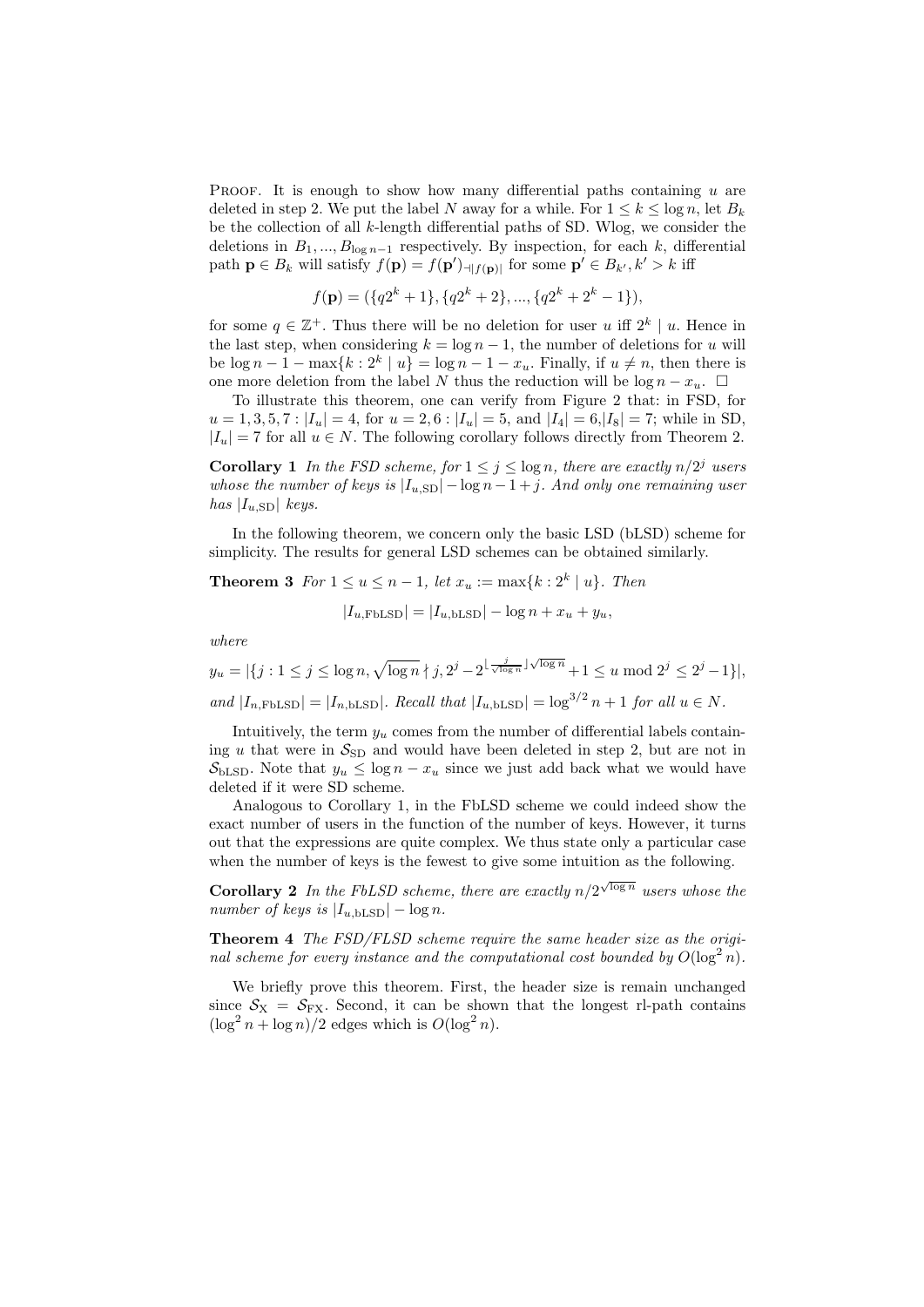REMARK 2: ON REDUCING THE HEADER SIZE. If we skip step 3, then there are some labels which are in  $\mathcal{S}_{\mathrm{FX}}$  but not in  $\mathcal{S}_{\mathrm{X}}$ . This means that in the FX scheme we have more choices to cover any privileged subsets hence the header size will be reduced for some instances of broadcast. On the down side, the longest rlpath will have length n resulting in increasing computational cost. Nevertheless, to skip or not to skip step 3 are the two extreme cases on the spectrum. In this sense, we can trade off the header size and the computational cost.

# 4 Key Predistribution Scheme from PRSG

## 4.1 Lower Bound

**Theorem 5** Every PRSG-based KPS satisfies  $\max_{u \in N} |I_u| \geq [(2^n - 1)/n]$ .

Note that this is  $O(1/n)$  less than the lower bound in the informationtheoretically secure KPS in the same setting in which such a bound is  $2^{n-1}$  [9].

A further fact from the proof of this theorem is that two necessary conditions to make an equality holds are: (i) The differential label at each node must be a singleton set. (ii) For each  $u \in N$ ,  $|I_u|$  is equal to  $\lceil (2^n - 1)/n \rceil$  or  $\lceil (2^n - 1)/n \rceil$ .

# 4.2 An Optimal Construction

Intuition. To design a set of differential path  $DPath(\Gamma)$  to represent a SKDP for an optimal KPS, we have to make sure the following requirements<sup>1</sup>:

- It really represents a SKDP: the (absolute) labels at any two different nodes are different. For example, there is no such path from root (not necessary to leaf)  $1 \rightarrow 12$  and  $2 \rightarrow 12$  appear simultaneously; that is to say there is no differential path  $1 \rightarrow 2 \rightarrow \cdots$  and  $2 \rightarrow 1 \rightarrow \cdots$  at the same time.
- It can be used for KPS: the set of (absolute) labels at all nodes completes the set of non-empty subsets of N.
- It is optimal: for each  $u \in N$  the number of differential labels which u appears is  $\lceil (2^n - 1)/n \rceil$  or  $\lceil (2^n - 1)/n \rceil$ .

Consider the case where  $n$  is a prime larger than 2. When  $n$  is not a prime, a construction can be achieved similarly but is more complex. Theorem 5 can be intuitively interpreted as the following: First due to the fact (i), for each nonempty  $S \subseteq N$  it must be that  $\mathsf{t}(S) \in I_u$  for only one *unique u*. If we put  $t(N)$  away for a while. All other  $2<sup>n</sup> - 2$  intermediate keys for non empty-subset of N must be distributed equally to each u so that  $|I_u| = \lfloor (2^n-1)/n \rfloor = (2^n-2)/n$ . Note that this is an integer due to the Fermat's little theorem. Finally we pick one unlucky user say v and increment  $I_v$  to be  $I_v \cup \{t(N)\}\$  so that only v,  $|I_v| = [(2^n - 1)/n] = (2^n - 2)/n + 1$  and we will be done since this is optimal. The question now is how to distribute  $2^{n} - 2$  values of  $\mathsf{t}(S), S \subset N, S \notin \emptyset$ equally to each  $I_u, u \in N$ . We accomplish this by first constructing a structure

<sup>&</sup>lt;sup>1</sup> Figure 4(lower part) should be helpful to get some insight.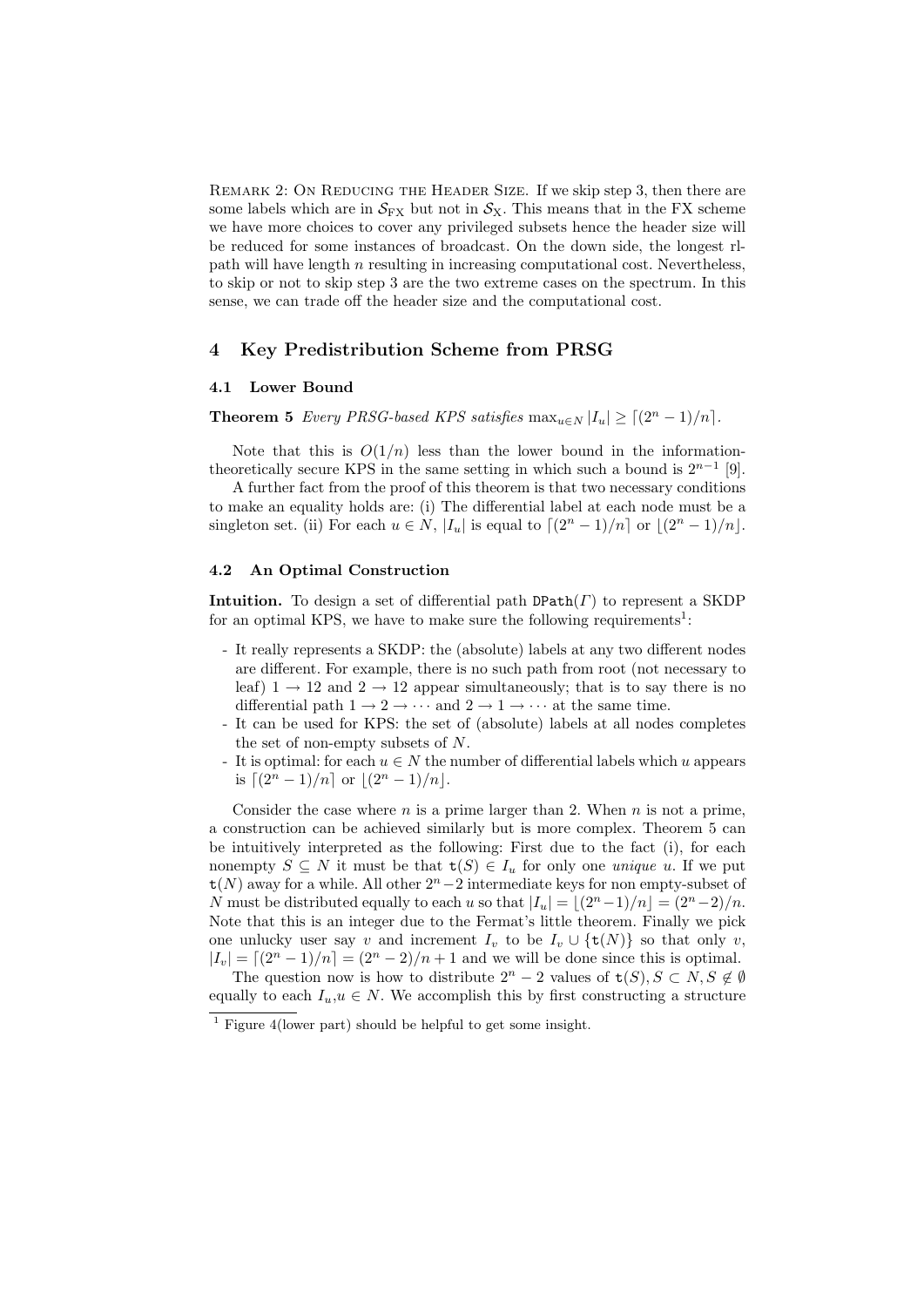called *block*. One block contains n fix-length differential paths in which labels are all different. Each block has a property that the number of differential labels which u appears is equal for every  $u \in N$ . Thus we just let  $\texttt{DPath}(\Gamma)$  to be composed of many blocks so that we would accomplish the task. However, the difficulty arises since we have to make sure also that any absolute labels from different blocks of the same length are different (as the requirement 1) and the set of all differential paths of length  $i$  completes the set of  $i$ -subsets of  $N$  (as requirement 2). This turns out to be a non-trivial task. We achieve this by defining an equivalence relation between blocks of the same length: informally two blocks are said to be equivalent if the set of labels from two blocks are the same. Therefore we just pick one block from each equivalence class into which this relation partitioned to completes  $DPath(\Gamma)$  and we will be done. However, to pick a *i*-length block, it has to be consistent with some a  $(i - 1)$ -length block picked previously in the sense that all absolute labels of the first  $i$  nodes away from the root in each path in two blocks are the same. To accomplish this, we define a relation called *splitting relation* between every two complete collections of classes in which length of blocks are consecutive, say  $i-1$  and i. This relation will imply a set of chains that relate from block of length 1 to that of length 2 and so on. Consequently, instead of picking up a block, we will pick up a chain and we will be done. Note that due to (i), wlog, from now on we consider each differential label as an element in  $N$  instead of a singleton subset of  $N$ .

Building Blocks. Now we will formally define the structure "block" and its equivalence relation. Each block is generated by a vector from the space  $D_k :=$ equivalence relation. Each block is generated by a vector from the space  $D_k := \{(d_1, ..., d_k) \in (N_*)^k : \forall a < b, \sum_{j=a}^b d_j \not\equiv 0 \pmod{n}\}$  where we let  $N_* =$  $\{1, ..., n-1\}$ . Figure 4(upper part) shows examples of block.

**Definition 5** (BLOCK) For a set  $F \subseteq N$  and a vector  $\mathbf{d} = (d_1, ..., d_{k-1}) \in$  $D_{k-1}$ , we define a block generated by **d** over F as

 $\langle \mathbf{d} \rangle_F = \{(a, a + d_1, a + d_1 + d_2, ..., a + d_1 + \cdots + d_{k-1}) \bmod n : a \in F\},\$ 

and denote it as  $\langle \mathbf{d} \rangle_F$ . When  $F = N$ , we simply denote  $\langle \mathbf{d} \rangle$ .

Recall that each element in a block is a differential path whose all differential labels are singleton subset of N so we can treat such a differential path as a vector for simplicity. Furthermore one can verify that if  $n$  is prime, no absolute labels from any different differential paths in the same block are the same.

**Definition 6** (EQUIVALENCE RELATION  $\equiv$ ) For vectors  $\mathbf{d}, \mathbf{e} \in D_{k-1}$ , we say that **d** is equivalent to **e** over set F, and write  $\mathbf{d} \equiv_F \mathbf{e}$ , if

$$
\{\bigtriangledown \mathbf{p}: \mathbf{p}\in \langle \mathbf{d} \rangle_F\}=\{\bigtriangledown \mathbf{p}: \mathbf{p}\in \langle \mathbf{e} \rangle_F\},
$$

and when  $F = N$ , we simply denote  $\mathbf{d} \equiv \mathbf{e}$ .

It is easy to verified that  $\equiv$  is an equivalence relation on the set  $D_{k-1}$ , i.e., it has reflexivity, symmetry, and transitivity. So what will the equivalence classes into which the relation  $\equiv$  partitions  $D_{k-1}$  be like? First, we consider the following lemma. Let  $\Pi_k$  denote a set of all permutations of  $(0, 1, ..., k - 1)$ .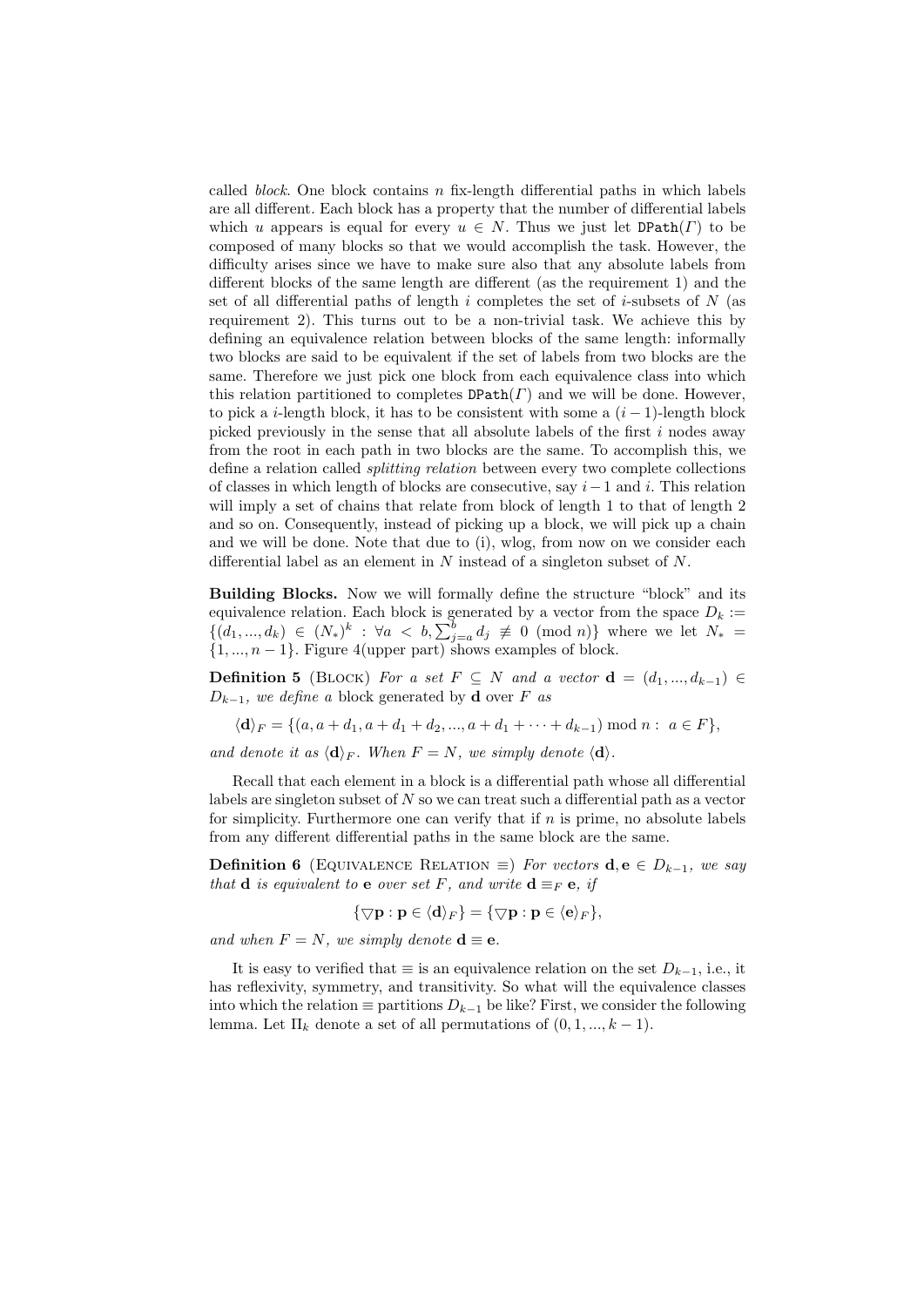**Lemma 1** For  $\mathbf{d} = (d_1, ..., d_{k-1}), \mathbf{e} = (e_1, ..., e_{k-1}) \in D_{k-1}$  let  $d_0 := n - \sum_{j=1}^{k-1} d_j \mod n, e_0 := n - \sum_{j=1}^{k-1} e_j \mod n$ , we have  $\mathbf{d} \equiv \mathbf{e}$  if and only if there ex- $\sum_{j=1}^{n} f_{j} = \sum_{j=1}^{n} g_{j}$  ists  $(r_{0}, r_{1}, ..., r_{k-1}) \in \Pi_{k}$  such that for all  $0 \leq i \leq k-1$ ,  $e_{i} = \sum_{j=r_{i}}^{r_{i+1}-1} \mod k$ ists  $(r_0, r_1, ..., r_{k-1}) \in \Pi_k$  such that for all  $0 \le i \le k-1$ ,  $e_i = \sum_{j=r_i}^{r_{i+1}-1} \text{ mod } k$  d<sub>j</sub> mod<br>n, where we let  $r_k := r_0$  and  $\sum_{j=b}^{a} d_j := d_b + d_{b+1} + \cdots + d_{k-1} + d_0 + \cdots + d_a$ when  $a < b$ .

Definition 7 For  $\mathbf{r} \in \Pi_k$ ,  $\mathbf{d}' = (d_0, ..., d_{k-1}) \in (N_*)^k$  such that  $\sum_{j=0}^{k-1} d_j \equiv 0$  $(mod n), let$ 

$$
\mathbf{d}' \triangleright \mathbf{r} := \big( \sum_{j=r_0}^{r_1-1 \bmod k} d_j, \sum_{j=r_1}^{r_2-1 \bmod k} d_j, ..., \sum_{j=r_{(k-1)}}^{r_0-1 \bmod k} d_j \big) \bmod n.
$$

Lemma 1 implies that such an equivalence class is of the form  $[d'] := {d' \triangleright r : d' \triangleright r : d' \triangleright r : d \triangleright r : d \triangleright r : d \triangleright r : d \triangleright r : d \triangleright r : d \triangleright r : d \triangleright r : d \triangleright r : d \triangleright r : d \triangleright r : d \triangleright r : d \triangleright r : d \triangleright r : d \triangleright r : d \triangleright r : d \triangleright r : d \triangleright r : d \triangleright r : d \triangler$  $\mathbf{r} \in \Pi_k$ . To see the concrete classes, we first consider **d'**, **e'** such that  $\sum_{j=1}^{k-1} d_j = \sum_{k=1}^{k-1} d_k$ .  $j=1$   $e_j = n$ . One can verify that  $[\mathbf{d}'] = [\mathbf{e}']$  if and only if  $\mathbf{d}'$  is a cyclic permutation of **e'**. Next observe that for an arbitrary  $\mathbf{d} \in D_{k-1}$  there will be  $\mathbf{r} \in \Pi_k$  and  $\mathbf{v} = (v_0, ..., v_{k-1}) \in (N_*)^k$  where  $\sum_{j=1}^{k-1} v_j = n$  such that  $\mathbf{d} \in [\mathbf{v} \triangleright \mathbf{r}]$ . Therefore the complete collection of these equivalence classes is the collection of classes [v] where each  $\bf{v}$  is a *cyclic positive k-partition* of *n*. We denote this collection of equivalence classes as  $\mathcal{E}_{n,k}$ . For example,  $\mathcal{E}_{6,3} = \{ [411], [321], [312], [222] \}.$ 

*i*. From now, if we write  $[\mathbf{v}] \in \mathcal{E}_{n,k}$  it is to be understood that  $\mathbf{v} = (v_0, ..., v_{k-1}) \in$  $(N_*)^k$  and  $\sum_{j=0}^{k-1} v_j \equiv n \pmod{n}$  unless something else specified; in addition we will say that  $\mathbf{\dot{v}}$  is a representative vector of class  $[\mathbf{v}]$ .

**Definition 8** (SPLITTING RELATION) A splitting relation  $\text{Splt}_k \subset \mathcal{E}_{n,k} \times \mathcal{E}_{n,k+1}$ is defined as  $\texttt{Splt}_k := \{([\mathbf{v}], [\mathbf{y}]) : [\mathbf{v}_{\neg k-1} || (v_{k-1} - a \bmod n, a)] = [\mathbf{y}], a \in \mathbb{Z}_{n-1} \}.$ 

This definition is well defined: we do not aware which representative vector of such a class is to be splitted, i.e., we claim the following lemma:

**Lemma 2** For any **w** such that  $\mathbf{w} = \mathbf{v} \triangleright \mathbf{r}$  for some  $\mathbf{r} \in \Pi_k$  there will be  $\mathbf{s} \in \Pi_{k+1}$ and  $b \in \{1, ..., n-1\}$  such that  $\mathbf{w}_{\neg k-1} \|(w_{k-1} - b \mod n, b) = (\mathbf{v}_{\neg k-1} \|(v_{k-1} - b \mod n, b))$ a mod  $n, a$ )  $\triangleright$  s.

To prove this Lemma, choose  $\mathbf{s} = \mathbf{r} \parallel (k)$  and  $b = w_{k-1} - v_{k-1} + a \mod n$ .

**Lemma 3** For  $2 \leq k \leq \lceil n/2 \rceil$  there exists onto function  $f_{n,k} : \mathcal{E}_{n,k} \stackrel{onto}{\mapsto} \mathcal{E}_{n,k-1}$ such that for all  $[\mathbf{v}] \in \mathcal{E}_{n,k}, (f_{n,k}([\mathbf{v}]), [\mathbf{v}]) \in \text{Splt}_{k-1}$ . For  $\lceil n/2 \rceil + 1 \leq k \leq n-1$ there exists one-to-one function  $g_{n,k}: \mathcal{E}_{n,k} \stackrel{1-1}{\mapsto} \mathcal{E}_{n,k-1}$  such that  $g_{n,k}^{-1} \subset \text{Splt}_{k-1}$ .

For the functions denoted above, when  $f_{n,k}([\mathbf{v}^k]) = [\mathbf{v}^{k-1}] (2 \leq k \leq \lfloor n/2 \rfloor)$  or  $g_{n,k}([\mathbf{v}^k]) = [\mathbf{v}^{k-1}] \ ([n/2]+1 \leq k \leq n-1)$ , we will represent it as  $[\mathbf{v}^{k-1}] \to [\mathbf{v}^k]$ . Let  $C = \{f_{n,2},..., f_{n,\lceil n/2 \rceil}, g_{n,\lceil n/2 \rceil+1},..., g_{n,n-1}\}\$ . A chain  $[\mathbf{v}^{k_1}] \to [\mathbf{v}^{k_1+1}] \to$  $\cdots \rightarrow [\mathbf{v}^{k_2}]$  is said to be induced by C if every  $\rightarrow$  in the chain is taken from a mapping in a function in C. Such a chain is said to be  $(k_1, k_2)$  – terminated if there is no  $\to$  directed into  $[\mathbf{v}^{k_1}]$  and no  $\to$  directed from  $[\mathbf{v}^{k_2}]$ . Since  $f_{n,k}$  is onto function, each terminated chain is  $(1, k)$ -terminated for some  $\lceil n/2 \rceil \leq k \leq n-1$ .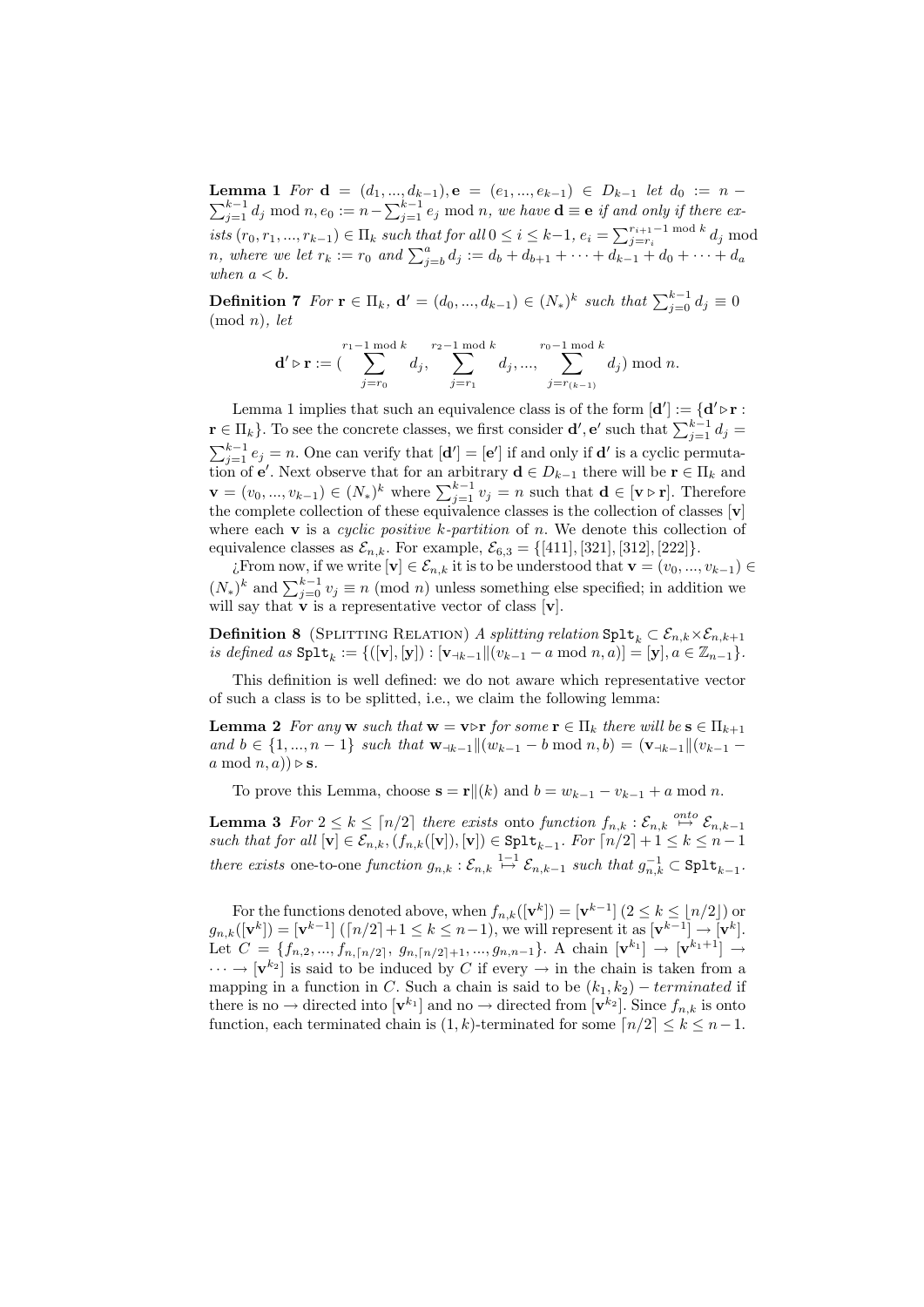#### The Optimal Construction.

**Step 1** Find a set of functions  $A = \{f_{n,k} : \mathcal{E}_{n,k} \stackrel{onto}{\mapsto} \mathcal{E}_{n,k-1} | 2 \leq k \leq \lceil n/2 \rceil \}$  and  $B = \{g_{n,k} : \mathcal{E}_{n,k} \stackrel{1-1}{\mapsto} \mathcal{E}_{n,k-1} | [n/2] + 1 \leq k \leq n-1 \}$  which satisfy Lemma 3. **Step 2** For each terminated chain  $[\mathbf{v}^1] \to [\mathbf{v}^2] \to \cdots \to [\mathbf{v}^k]$ , we converts for  $j: 1 \leq j \leq k$  each representation vector  $\mathbf{v}^j$  to  $\mathbf{w}^j$  so that  $[\mathbf{v}^j] = [\mathbf{w}^j]$  and for  $j: 1 \leq j \leq k-1$ ,

$$
\mathbf{w}_{-j-1}^{j} \| (w_{j-1}^{j} - a_j \bmod n, a_j) = \mathbf{w}^{j+1},
$$

for some  $a_j \in \{1, ..., n-1\}$ . Note that we can do this due to Lemma 2 and the fact that there is only one  $\rightarrow$  directed into  $[\mathbf{v}^{j+1}]$  because a function mapped from it determines the  $\rightarrow$  directed into it.

**Step 3** Recall that  $A\cup B$  induces only  $(1, k)$ -terminated chains for some  $\lceil n/2 \rceil \le$  $k \leq n-1$ . Let ChnLst be a set of all the last terms of terminated chains. Now we construct  $\Gamma$  by letting

$$
\mathtt{DPath}(\varGamma)=\bigsqcup_{[\mathbf{x}]\in\mathtt{ChnLst}}\langle \mathbf{x}_{\dashv(|\mathbf{x}|-1)}\rangle.
$$

Step 4 Pick one  $(n-1)$ -length differential path in DPath(T), say p. Increment it to  $\mathbf{p} \parallel (a)$  where  $a \notin \nabla \mathbf{p}$ .

**Theorem 6** For  $\Gamma$  above, we have that  $(N, \Gamma)$  is an SKDP with  $\max_{u \in N} |I_u|$  $\lceil (2^n - 1)/n \rceil$  and the set of all labels of nodes completes the collection of all non-empty subsets of N.

An Example.  $n = 7$ . The diagram of chains induced by  $A \cup B$  in step 1 is shown in Figure 3(left). After conversion in step 2 we have a diagram in Figure 3(right).  $DPath(\Gamma)$  defined in step 3 is  $\langle (1, 1, 1, 1, 1)\rangle \sqcup \langle (3, 5, 5, 6)\rangle \sqcup \langle (2, 1, 1, 2)\rangle \sqcup \langle (3, 1, 2)\rangle \sqcup$  $\langle (2, 2, 1) \rangle$ . Lastly we pick  $(1, 2, 3, 4, 5, 6) \in \text{DPath}(\Gamma)$  and increment it to be  $(1, 2, 3, 4, 5, 6, 7)$ . This yields  $|I_u| = |(2^7 - 1)/7| = 18$  for  $u \neq 7$  and  $|I_7| = 19$ .



Fig. 3. Diagram of chains induced by  $A \cup B$  in step 1(left) and its conversion after step 2(right). Recall that the direction of  $\rightarrow$  is opposite to the way functions are mapped.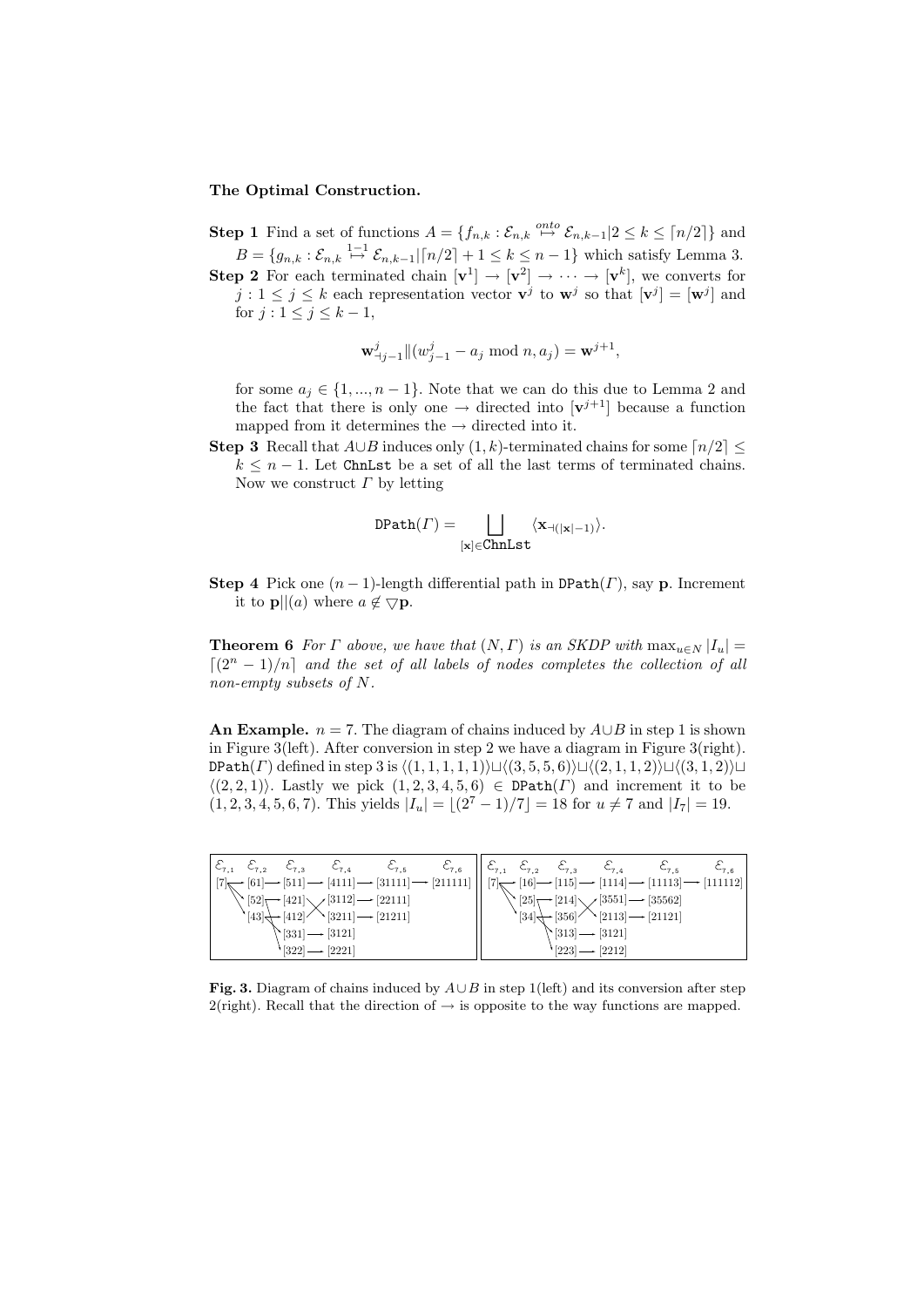



Fig. 4. DPath $(\Gamma)$  (upper part) and its differential path representation (lower part) of SKDP for optimal KPS.

# References

- 1. S. G. Akl and P. D. Taylor, "Cryptographic Solution to a Problem of Access Control in a Hierarchy", ACM Transactions on Computer Systems, Vol. 1, No. 3, pp. 239-248, 1983.
- 2. J. Anzai, N. Matsuzaki and T. Matsumoto, "Quick Group Key Distibution Scheme with Entity Revocation", Asiacrypt 1999, LNCS 1716, pp. 333-347, 1999.